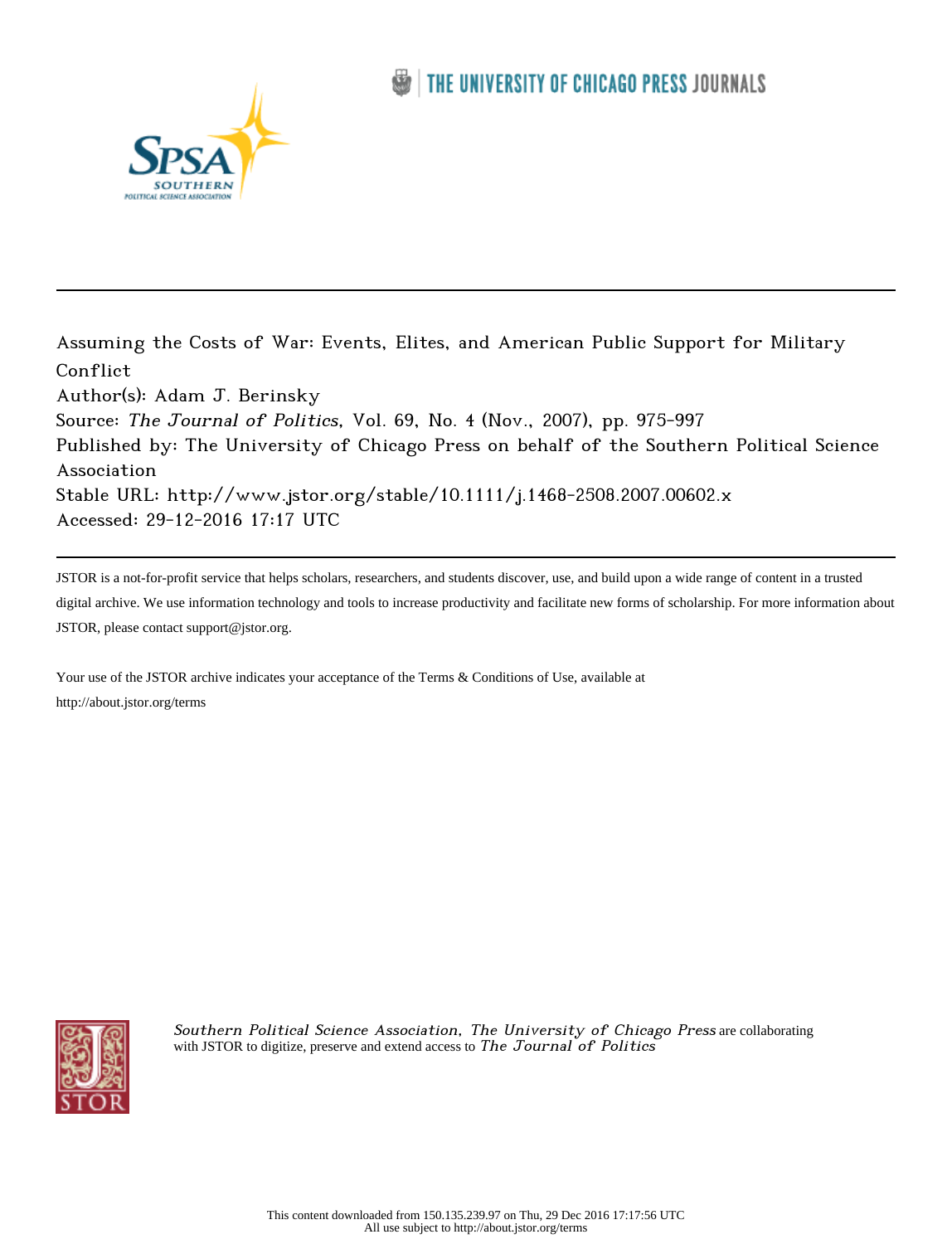# Assuming the Costs of War: Events, Elites, and American Public Support for Military Conflict

**Adam J. Berinsky** Massachusetts Institute of Technology

*Many political scientists and policymakers argue that unmediated events—the successes and failures on the battlefield—determine whether the mass public will support military excursions. The public supports war, the story goes, if the benefits of action outweigh the costs of conflict. Other scholars contend that the balance of elite discourse influences public support for war. I draw upon survey evidence from World War II and the current war in Iraq to come to a common conclusion regarding public support for international interventions. I find little evidence that citizens make complex cost/benefit calculations when evaluating military action. Instead, I find that patterns of elite conflict shape opinion concerning war. When political elites disagree as to the wisdom of intervention, the public divides as well. But when elites come to a common interpretation of a political reality, the public gives them great latitude to wage war.*

 $\prod_{\text{utec}}$ n recent years, a charitable view of the mass public has emerged in the public opinion and foreign policy literature. Increasingly, scholars have attributed "rationality" to public opinion concerning war. Many political scientists and policymakers argue that unmediated events—the successes and failures on the battlefield—determine whether the mass public will support military excursions. The public supports war, the story goes, if the benefits of action outweigh the costs of conflict and should therefore have a place at the policymaking table.

In this paper, I argue that military events may shape public opinion, but not in the straightforward manner posited by most scholars of public opinion and war. I draw upon and expand the work of scholars who contend that the balance of elite discourse influences levels of public support for war. Integrating research on heuristics and shortcuts with information-based theories of political choice, I demonstrate that patterns of conflict among partisan political actors shape mass opinion on war. It is not the direct influence of wartime events on individual citizens' decisions that determines public opinion, as "event response" theories of war support claim. Instead, consistent with the "elite cue" theory I advance in this paper, the nature of conflict among political elites concerning the salience and meaning of those events determines if the public will rally to war. To a significant degree citizens determine their positions on war by listening to trusted sources—those politicians who share their political predispositions.

I present evidence from World War II and the Second Iraq war, two cases that span 65 years of American history, to come to this common conclusion. In both wars, I find that significant segments of the mass public possessed little knowledge of the most basic facts of these conflicts. Thus, there is little evidence that citizens had the information needed to make cost/benefit calculations when deciding whether to support or oppose military action. Instead, I find that patterns of elite conflict shaped opinions both throughout the six years of World War II and during the Iraq conflict. When elites come to a common interpretation of a political reality, the public gives them great latitude to wage war. But when prominent political actors take divergent stands on the wisdom of intervention, the public divides as well. Furthermore, even in cases—such as the Iraq war—where prominent political actors on one side of the partisan divide stay silent, the presence of a prominent partisan cue giver can lead to divergence in opinion. In sum, while members of the mass public are not lemmings—they have agency to determine their own opinion and may even, in the aggregate, reasonably react to changing

*The Journal of Politics***,** Vol. 69, No. 4, November 2007, pp. 975–997

<sup>© 2007</sup> Southern Political Science Association ISSN 0022-3816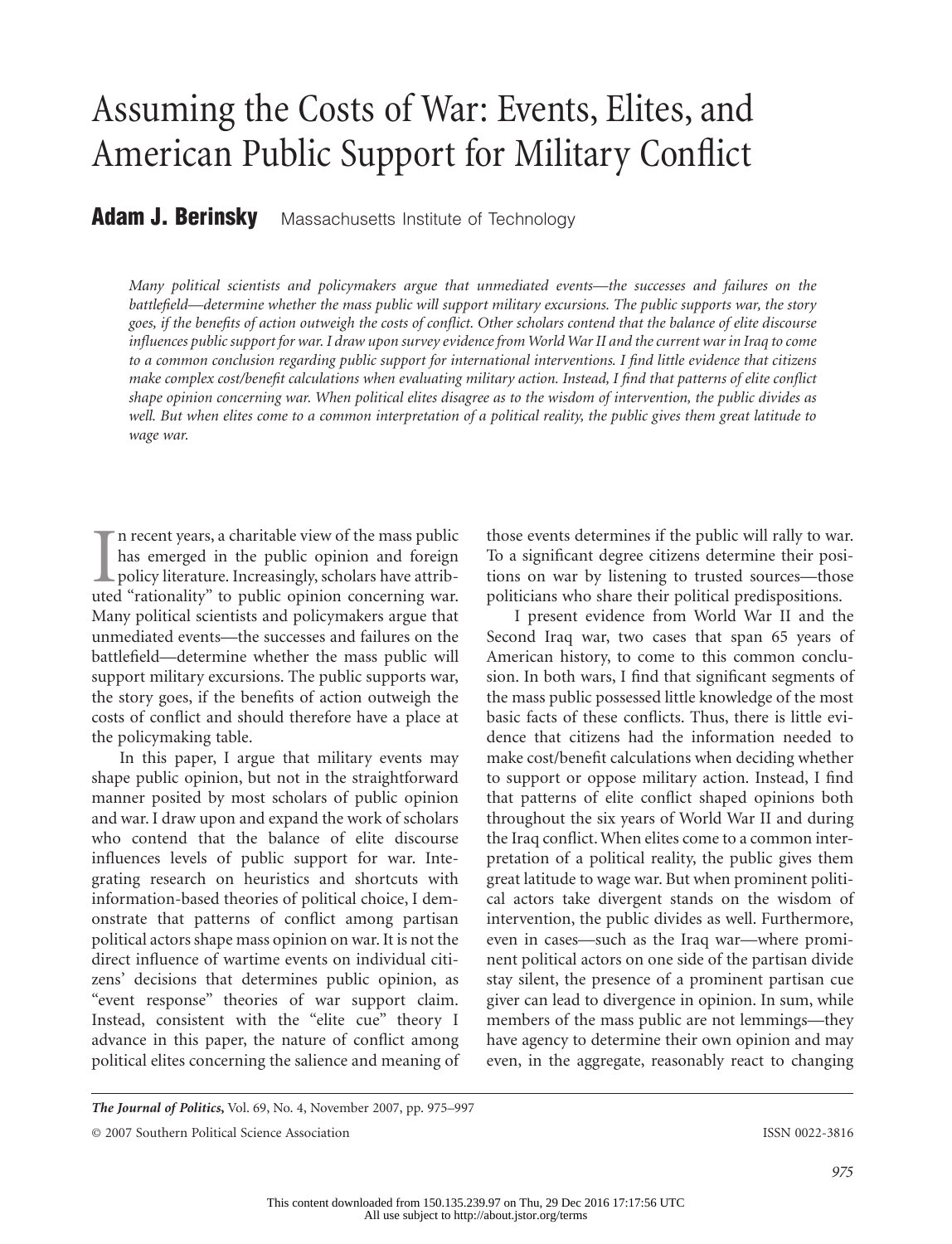events—in the realm of war, any apparent rationality arises largely through the process of elite cue taking, not through a reasoned cost/benefit analysis. The mass public is rational only to the extent that prominent political actors provide a rational lead.

### **The Power of Events?**

The conventional wisdom that has emerged over the last 30 years in the public opinion and foreign policy literature holds that the course of events in a given conflict directly determines public support for war. The most prominent line of argument in this vein is what Burk (1999) calls the "casualties hypothesis," the view that the American people will shirk from international involvement in the face of war deaths. This hypothesis grows out of Mueller's (1973) contention that public support for war is inversely related to the log of casualties. Some modifications have been made to this basic theory over time. Gartner and Segura (1998, 2000) have, for instance, demonstrated the importance of local casualty rates in determining support for the war (see also Karol and Miguel 2007 on the relationship between casualties and presidential elections). Even so, the basic story advanced by Mueller remains a dominant view among both academics and policymakers (Burk 1999; Klarevas 2002, although see Feaver and Gelpi 2004; Kull and Destler 1999).

Scholars have moved beyond simply investigating the impact of casualties to examine the effects of other events that affect the costs and benefits of military conflict. According to Larson (1996), the greater the perceived stakes, the clearer the objectives, and the higher the probability of success, the greater the level of public support for war.1 Building on this argument, other authors contend that the ongoing success of a mission—whether the war will come to a victorious end—determines public support for conflict (Feaver and Gelpi 2004; Gelpi, Feaver, and Reifler 2005–2006; Kull and Ramsay 2001). These theories differ in their particulars, yet all share the belief that "events" directly determine public support for war by altering the balance of costs and benefits related to a particular

<sup>1</sup>Jentleson (1992) argues that the policy objective of a mission determines whether the costs of intervention weigh greatly in the public mind. Military interventions designed to stop foreign aggression against America and its allies engender greater support than missions designed to affect internal political change (see also Oneal, Lian, and Joyner 1996). Jentleson's theory is distinctive because it considers the overall justification that leads to war, not the continuing development of the war.

conflict. Thus, even for scholars who consider factors beyond casualties, the basic logic underlying Mueller's argument remains the dominant position: the collective mass public is rational and will support war if, and only if, the events of war ensure that the costs of military action are outweighed by the perceived benefits of a successful outcome.

Though "event-response" theories of public support for war have made important contributions, they have several potentially serious conceptual problems. First, these theories presume that members of the mass public at least implicitly incorporate knowledge of political developments into their political judgments. However, there is a long line of research that finds great heterogeneity in levels of political knowledge among the mass public (Delli Carpini and Keeter 1996). While researchers have long known that, on average, Americans know little about politics, knowledge levels are even dimmer when the focus turns to specific factual information. For instance, Gilens (2001) found that the public's knowledge of specific policy-relevant information is low, even among those respondents who have high levels of general political knowledge.

Second, much research on the relationship between casualties and support for war has examined differences in collective public support for intervention across wars, not the differences among individuals within particular conflicts (Jentleson 1992; Jentleson and Britton 1998; Klarevas 2002; Larson 1996; Mueller 1973). With some important exceptions (Baum 2002; Edwards and Swenson 1997; Gartner and Segura 2000; Gartner, Segura, and Wilkening 1997; Gelpi, Feaver, and Reifler 2005–2006) analysis has proceeded at the aggregate level. Several existing theories therefore rest on untested notions of collective rationality. Larson, for instance, argues that the aggregate mass public will support war "if the aims are clear," but he does not describe the conditions under which individuals, much less the aggregate public, make such complex calculations. Thus, many existing theories of public support for military action fail to specify the mechanisms by which members of the mass public process information concerning the events of war and come to determine—both as individuals and collectives—either to support or oppose a given military operation.<sup>2</sup> This aggregate-level work is certainly

2 For instance, take the principal independent variable of both Kull and Ramsay (2001) and Feaver and Gelpi (2004), "war success." At the aggregate level, "perception of success" may have a clear meaning: it could vary over time in reaction to the events on the battlefield. But it is not clear how one can give meaning to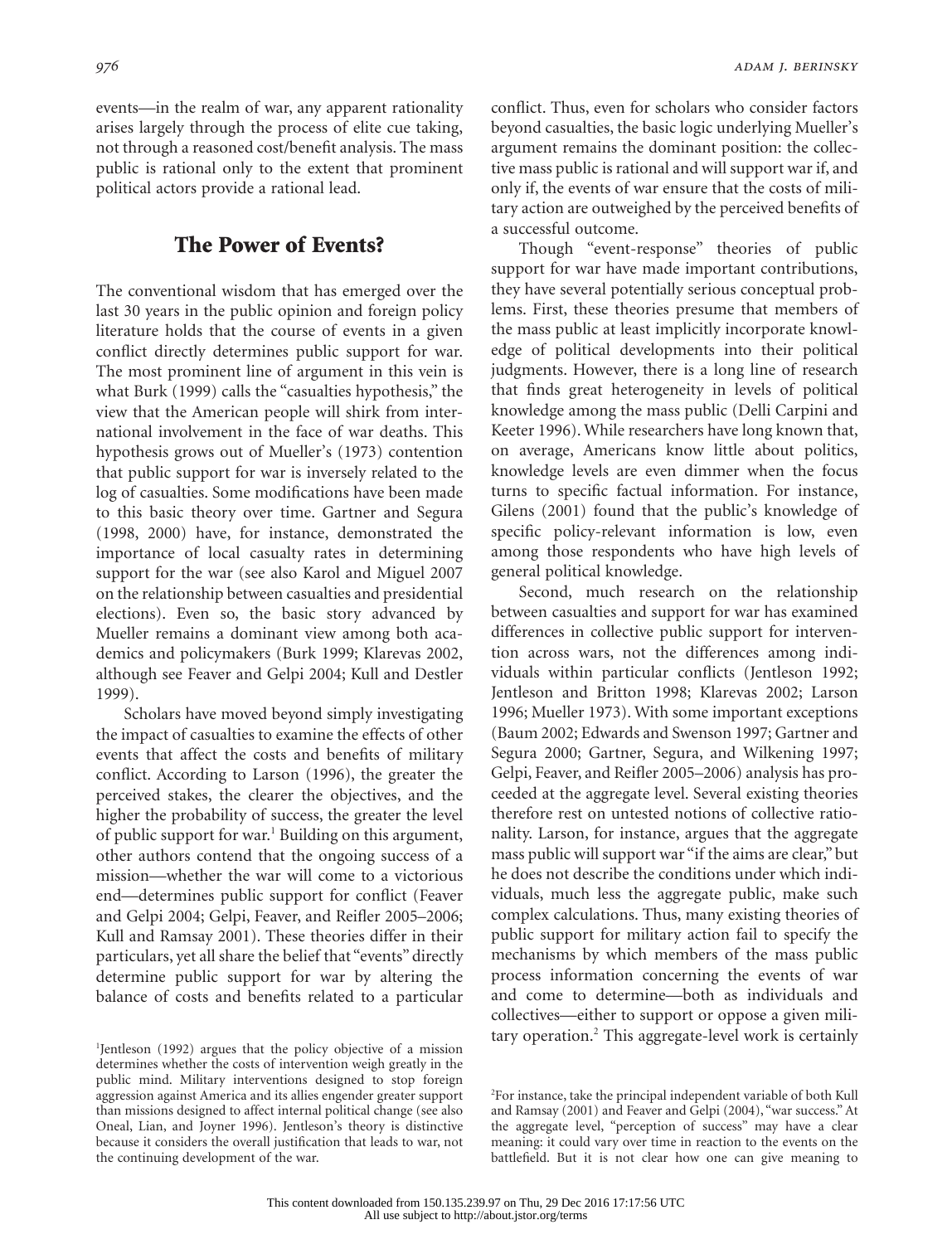valuable, but it must be supplemented by individuallevel analysis that accounts for individual-level variation on relevant political dimensions.

This leads to the final and most important point. Almost all the work described above ignores the partisan nature of the American political process. Treating the mass public as an undifferentiated whole innocent of political and partisan attachments leaves no room for the effect of domestic politics. Many researchers who study public opinion and war—even those scholars who conduct individuallevel analysis—often talk about "the public" as if it were a monolithic entity. But foreign policy is often as contentious and partisan as domestic politics. Theories of war and politics must account for the effects of the domestic political process (Baum and Groeling 2004; Schultz 2001).

### **Mediated Reality: The Primacy of Political Competition**

In the early days of survey research, scholars argued that the public opinion concerning foreign policy was volatile and irrational—a fickle and changing "mood" in Almond's (1960) words (see also Converse 1964; Lippmann 1922; for a review, see Holsti 2004). However, the relative shortcoming of event-response theories does not mean that we must retreat to these dismal conclusions regarding public opinion and foreign policy. Event-response theories, after all, are not the only explanation for the dynamics of public support for war. Another possibility is to examine the influence of competition among political elites on public opinion.

the cross-sectional variation in individual perceptions of success. The literature on the effect of perceptions of the economy on vote choice is instructive on this point. Recent research has demonstrated that economic perceptions may be determined by vote choice, rather than the converse (Anderson, Mendes, and Tverdova 2004; Wlezien, Franklin, and Twiggs 1997). Thus, just as the observed correlation between vote choice and economic perceptions is a result of voters bringing their economic assessments in line with their political judgments, the causal arrow between perceived success and war support could run from the latter to the former, rather than vice versa, as Gelpi, Feaver, and Reifler (2005– 2006) argue (for further discussion, see Berinsky and Druckman 2007). Analysis of data from the Iraq War Casualty Survey (see below) suggests that, at an empirical level, perceived success is best characterized as another measure of support for war, itself influenced by partisan elite discourse. Specifically, the "success" question—like other measures of support for the war—exhibits the polarization pattern of opinion. As political information increases among Republicans, the estimates of perceived success also increase. Among Democrats, however, increasing political information decreases estimates of success (see Appendix A at [http://journalofpolitics.org/articles.html\).](http://journalofpolitics.org/articles.html)

The leading proponent of this theory in the context of foreign policy is Zaller (1992), who claims that elite discourse is the key to explaining war support (see also Brody 1991). Zaller argues that the balance of persuasive messages carried in the political media determines the balance of opinion on a given policy controversy. Individuals who are most politically knowledgeable are most likely to receive political messages and accept those messages that accord with their personal political predispositions. The greater the volume of elite discourse favoring a particular policy position from elites of a particular political stripe, the more likely it is that the members of the mass public who share the political predispositions of those elites will adopt that position.

Zaller makes his case in the context of the Vietnam War, arguing that the decline in the support for that war was driven by a change in the balance of elite discourse across the 1960s. In the early phase of the war, when political elites were almost uniform in their support for the U.S. policy in Vietnam, Zaller found a monotonic relationship between political awareness and support for the war; those most attentive to elite discourse were most supportive of the current policy, regardless of their individual predispositions. Zaller terms this phenomenon the "mainstream pattern" of political support. On the other hand, in the later phases of the Vietnam War, when the mainstream consensus dissolved into elite disagreement, a "polarization pattern" emerged. Here, the effect of political awareness on support for the war was conditional on an individual's political values. Citizens attentive to politics followed the path of those leaders who shared their political views. For the Vietnam War, greater awareness led to higher levels of support among hawks and higher levels of opposition among doves. Zaller's story is not particular to Vietnam. Belknap and Campbell (1951) found a similar pattern of opinion during the Korean War; differences between Republican and Democratic identifiers were greatest among those respondents with high levels of political information, mirroring the corresponding differences among political elites.<sup>3</sup>

The elite competition theory explicitly brings politics into the study of public opinion, allowing us to see how individuals with different political predilections react to different forms of elite discourse. At the

<sup>&</sup>lt;sup>3</sup>I do not directly examine evidence from Vietnam or Korea in this paper. However, even though the management of conflict changed parties, from Democrat to Republican presidents during the wars, partisan cues played a sensible role in structuring opinion (see Berinsky 2007 for further discussion).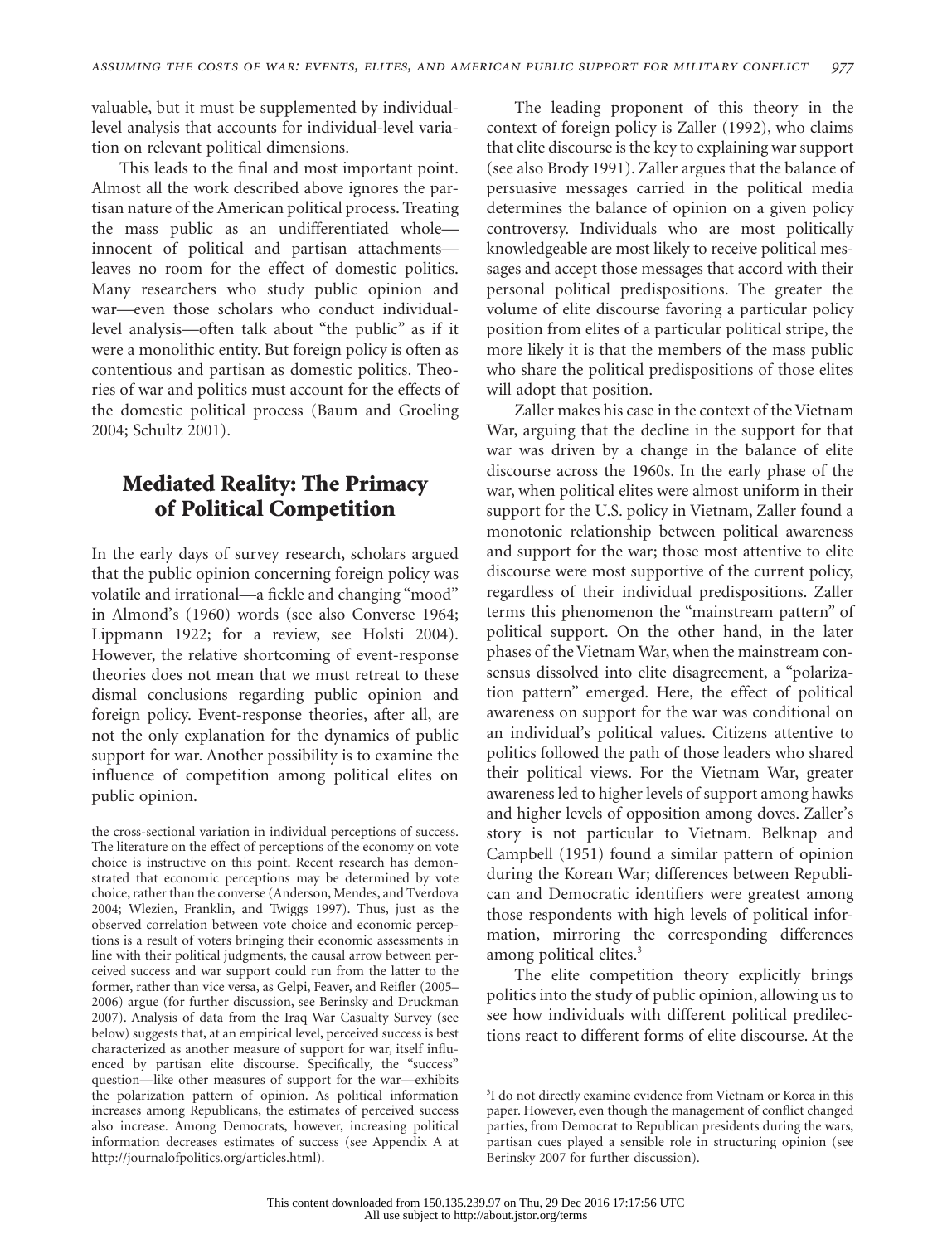same time, Zaller's explanation is somewhat incomplete. Zaller claims that the dynamics of opinion are driven exclusively by the net balance of partisan messages gleaned by individuals through political discourse. However, it is not clear if these messages are the only path to elite influence. Certainly, there are cases where political actors on both sides of a controversy provide persuasive messages, leading to polarized opinions among the mass public. But even in the absence of a balanced flow of discourse, individuals might have the information they need to come to a judgment regarding the fit between the policy options on the table and their political predispositions. Here the literature on cue taking and heuristics is instructive. Several studies have demonstrated that poorly informed citizens can make decisions that emulate the behavior of well informed citizens by following the cues of politicians who share their political views (see Lupia 1994; Popkin 1991; Sniderman, Brody, and Tetlock 1991). These studies suggest that even in the absence of specific policy messages, citizens can use the positions of elites to come to reasonable political decisions. We would therefore expect that citizens could use the position of a prominent elite as a reference point and decide whether to support or oppose a policy based on that position, even in the absence of explicitly contradictory messages. In effect, citizens delegate the difficult process of arriving at an opinion on a complicated policy matter to trusted political experts. Presidents can serve as such cue givers, especially in the realm of foreign policy (Meernik and Ault 2001). For instance, if I am a Democrat, I need only know that George Bush supports a policy initiative to recognize that I should oppose such a course of action.

But to use this cue requires that citizens have knowledge of the positions of relevant political actors.4 Here is where Zaller's information-based theory can be brought into accord with cue-taking theories. As an individual's level of political information increases, their awareness of the positions of particular elites—and the distinctiveness of that position relative to other political actors—increases. Thus a pattern of opinion polarization could occur even in the absence of vocal opposition, provided a strong cue giver takes a clear position on that policy. As I will show below, this alternative mechanism of elite influence—what I call the elite cue theory—can

explain the pattern of opinion in World War II, where both FDR and his Republican opponents took distinct positions. Moreover, unlike Zaller's original formulation, this theory can also explain the polarized pattern of opinion concerning the war in Iraq, a situation where Bush and Republican party leaders took a strong pro-war position, but Democratic party leaders failed to express strong support or opposition.<sup>5</sup>

### **Expectations**

Taken together, I have clear expectations regarding the relative role of events and elites in structuring opinion concerning war. Consistent with recent work on U.S. public opinion, but contrary to the expectations of scholars in the rationalist cost/benefit tradition, I expect that events will have little effect on the public's day-to-day judgments regarding the wisdom of war. This is not to say that events will never play a role in structuring opinion; certainly cataclysmic events, such as Pearl Harbor or the attacks of 9/11 can directly influence public opinion. But the events that many scholars of public opinion and war have examined casualties and other mission indicators—play only a secondary role in determining public support for war. I therefore expect that knowledge of wartime events will not be widespread. Furthermore, correcting misperceptions of these events will have little effect on war support.

Conversely, I expect that patterns of elite discourse—the stated positions of leading Democrat and Republican politicians—will play a large role in determining public support for war. Individuals will use positions of prominent elites as a reference point, providing structure and guidance to opinions concerning war. Moreover, contrary to Zaller, I expect to find divergence without prominent elites speaking on both sides. The presence of prominent war-support cue givers can lead to a polarization of opinion as long as their political opponents do not also support war and vice versa. While citizens, in this view, do not rationally balance the costs and benefits of military

<sup>4</sup> This position was actually advanced in a somewhat different form by Mueller (1973). Mueller discusses the importance of partisan cues in structuring wartime opinion and argues that wellinformed partisans are most likely to adopt the positions of the political leaders of their respective parties (see pages 120–121).

<sup>&</sup>lt;sup>5</sup>While I do not directly test the elite-cue theory against Zaller's RAS theory in this paper, the elite cue theory seems to provide a more comprehensive explanation of the opinion formation process. The RAS model explains Republican support for the Iraq war, but it cannot explain the divergence of opinion on the Iraq war in the absence of clear anti-war messages from Democratic politicians in 2004. The elite cue theory, on the other hand, argues that the political rhetoric of Republicans elites causes opinion polarization for *both* Republican and Democratic identifiers. Clearly, further explanation of the relative power of the RAS theory and the elite cue theory is in order. Hopefully, this paper will spur further work on this topic.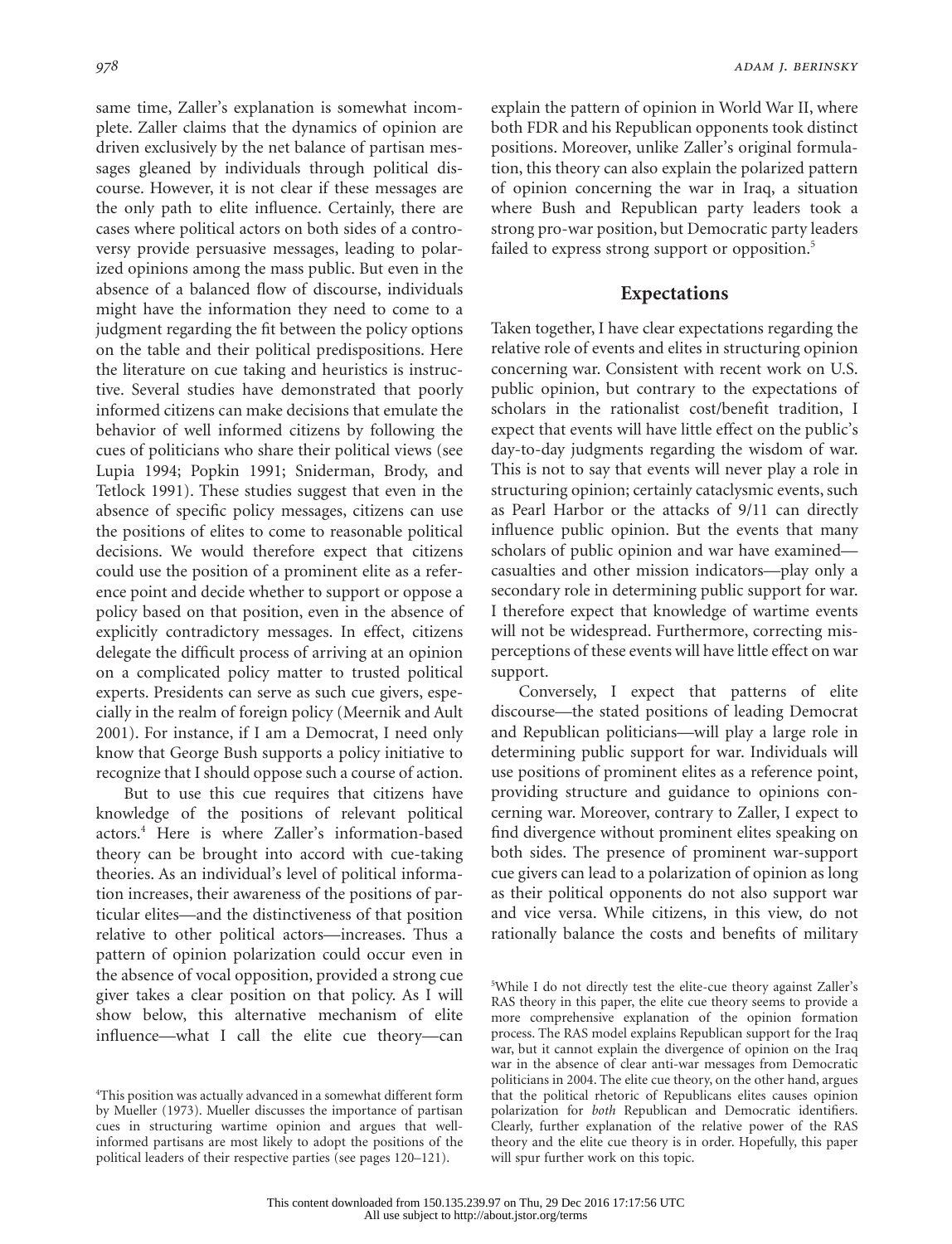action, neither do they blindly follow the messages disseminated by political elites. Rather they account for patterns of political leadership and partisan conflict to come to reasonable decisions that accord with their predispositions.

### **Indeterminate Tests**

Event-response theories, such as the casualties hypothesis (and its extensions) and the elite cue theory, which places the primary mechanism in the hands of partisan political actors, provide very different explanations for the dynamics of public support for war. These theories also carry very different normative implications: whether partisan political actors lead or follow opinion concerning war is a question with profound consequences for the practice of democracy. However, it has been difficult to assess the relative validity of the two approaches because scholars have focused on the Cold War and post-Cold War American experiences, namely war failures and short-term military excursions (Larson 1996; Sobel 2001). Consider, for instance, the Korea and Vietnam wars. Both the elite cue theory and the event-response theory predict that public support would decline as the conflicts unfolded. In the first view, as divisions among elites widened over time during both Korea and Vietnam, public opinion became polarized, thereby decreasing overall support for war. At the same time, since most scholars have used cumulative casualties as a measure of the war's cost (Larson 1996; though see Gartner and Segura 1998; Gartner, Segura, and Wilkening 1997) and cumulative casualties—as Gartner, Segura, and Wilkening (1997) note—are collinear with time, the casualties hypothesis predicts a secular decline in support for war over time. Thus, for both theories of public support, time is correlated with the explanatory variables of interest: real world events and how those events are discussed by elites. To distinguish the accuracy of these two theories, we need to look to new evidence.

In the rest of this paper, I draw upon two cases to provide support for my elite cue theory. First, I present evidence from two surveys I conducted concerning the war in Iraq to reveal that citizens do not incorporate information about wartime events into their political judgments. I find instead that partisanship and attentiveness to politics can explain patterns of opinion polarization as my theory of elite cue taking implies. Second, I present evidence from World War II suggesting that explanations that look to battlefield events alone cannot explain public opinion during the war years. As time marched on, cumulative U.S. casualties increased, but support for the war did not falter. Moreover, explanations that attribute clear benefits to other wartime events do not stand up to the scrutiny of the data. The roots of public support for the war instead lie in part in the behavior of partisan political actors. Once the United States entered World War II, political elites remained unified behind the war effort and individual members of the mass public largely followed suit.

### **The War in Iraq**

In March of 2003, the United States invaded Iraq, beginning a period of combat operations that continued through the 2006 election and beyond. Two facts about this war are particularly important for present purposes. First, dissemination of correct information about wartime events—especially the ongoing count of war dead—was prevalent in the media.<sup>6</sup> We can therefore surmise that any misreporting in levels of war deaths by citizens is the result of faulty perceptions of reports of war deaths on the part of citizens, not faulty reports of the number of deaths by the media. Second, the positions of prominent cue givers regarding support for war were clear. As Commanderin-Chief, President Bush was strongly associated with support for the conflict. For much of this period, Republican party elites followed his lead. The position of Democrats on this issue was less clear. A review of *Newsweek* articles on Iraq from February 2002 onward indicates that Democrats lacked a clear agenda for how to proceed on the Iraq question. For months after the initial invasion, there was limited dissent among Democrats. In the Presidential campaign the notable dissenters on Iraq—Howard Dean and Wesley Clark—were quickly pushed aside by John Kerry, a Senator who voted to authorize war in Iraq and, in line with other prominent Democrats, never took a clear position against the war. The question, then, is: given the prominence of relevant information in media, which factor best explains variation in support for the war: casualties, as the event-response theory would suggest, or elite positions concerning the wisdom of that conflict, as the elite cue theory contends?

<sup>6</sup>I used Lexis-Nexus to perform a search of AP articles that mentioned Iraq from June 23 to August 2, 2004 (a period covering the month before the survey described below). Of the 82 separate AP stories, 57 mentioned casualties and 10 gave cumulate casualty figures (all 10 counts were accurate).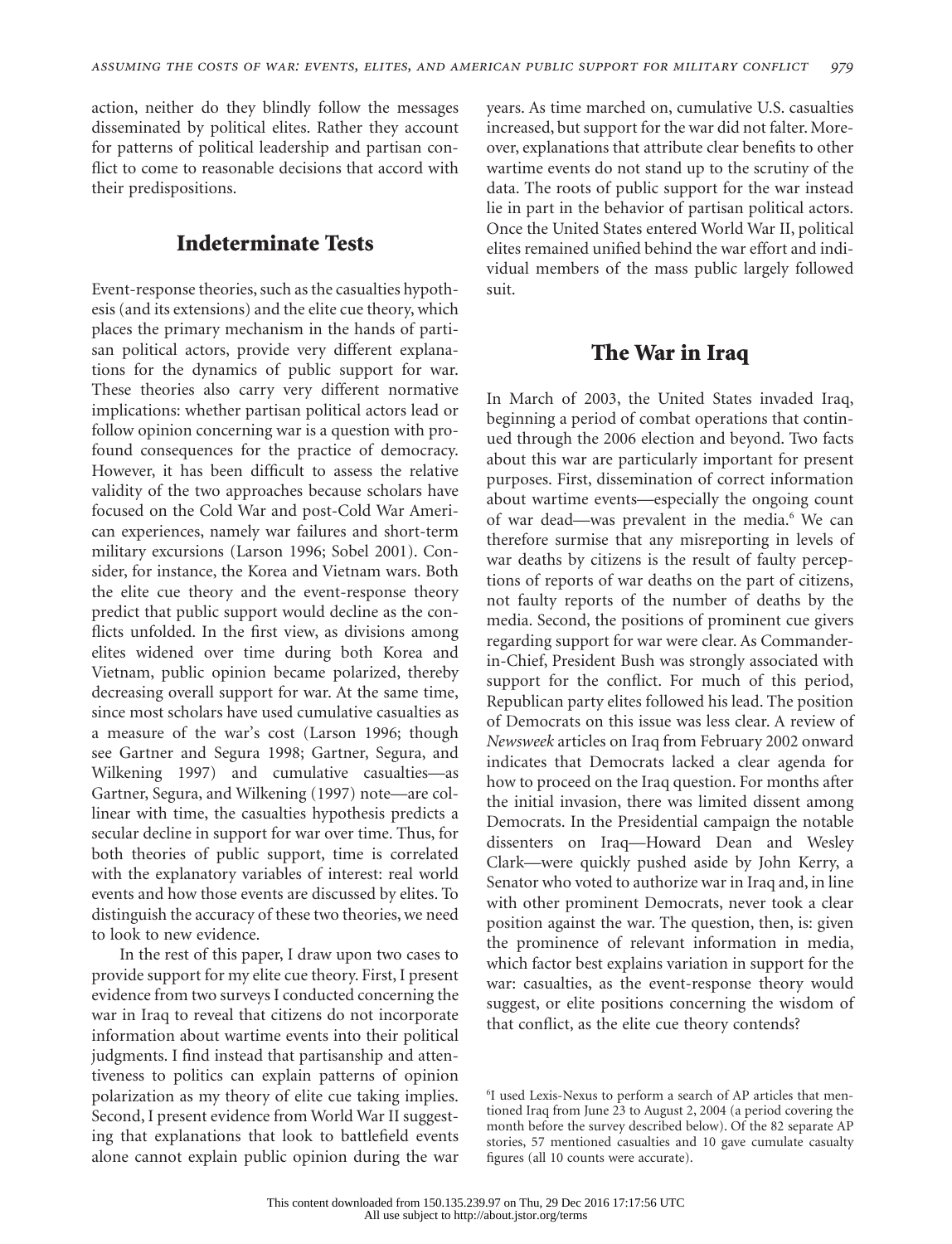To answer this question, I conducted an experimental survey in the summer of 2004. My Iraq War Casualty Survey, conducted from July 23 to August 2, 2004 by Knowledge Networks, asked a random portion of a nationally representative sample of respondents:

Please give your best guess to this next question, even if you are not sure of the correct answer. As you know, the United States is currently involved in a war in Iraq. Do you happen to know how many soldiers of the U.S. military have been killed in Iraq since the fighting began in March  $2003$ ?

At first glance, it appears that the public is informed about the level of troop deaths in Iraq. The mean estimate of deaths in the sample was 952 deaths, while the median response was 900 deaths.<sup>8</sup> Both of these figures are extraordinarily close to the true casualty count, which rose from 901 to 915 over the span of the survey. The accuracy of the median respondent, however, disregards large variation in the casualty estimates. Respondents gave answers ranging from 0 deaths to 130,000 deaths. Even setting aside the extreme responses (casualty guess under 10 and over 10,000) the standard deviation of the casualty estimate was 802.<sup>9</sup>

A simple tabulation of the estimates illuminates the pattern of responses to the casualty question. Underestimating the casualty level of the war is a qualitatively different response than overestimating casualties. Thus, simply predicting the casualty estimate, or the absolute error of the estimate, is not informative. Instead, I created a three-category casualty estimate scale. I scored those respondents who estimated the number of war deaths to be between 801 and  $1,015$  (the true estimate  $+/- 100$  deaths) as "correct." Those who gave an estimate of 800 or lower were scored as "underestimators," while those who guessed higher than 1,015 are considered "overestimators."10 The modal response (47%) is a correct answer. However, nearly as many respondents (42%) underestimated the number of war deaths (11% overestimated

the number of deaths).<sup>11</sup> This pattern of knowledge of casualties found in this survey extends to knowledge of the rate of American deaths in Iraq from around the same time. The Pew Research Center conducted a survey in September 2004 that asked respondents "What's your impression about what's happened in Iraq over the past month? Has the number of American military casualties been higher, lower, or about the same as in other recent months?" Though a plurality of 46% gave the correct answer of "higher," a majority of respondents either gave an incorrect answer or were unable to provide an answer to the question. These knowledge levels certainly compare favorably to knowledge of other political facts, such as the percentage of budget devoted to foreign aid (Gilens 2001), but given the prominence of war deaths in the news, these studies demonstrate that even in a high salience environment, great variation exists in knowledge about events on the ground in Iraq.

More important for the purposes of this paper, this variation is not random; elite cues play a significant role in biasing the recall of knowledge. I examined the determinants of perceived level of casualties using measures of political engagement and partisan political leanings. I ran a multinomial logit (MNL) using the three-category casualty estimate scale (underestimator/correct/overestimator) as the dependent variable and the respondents' partisanship to account for the patterns of cue taking from partisan political actors.12 I also included as independent variables the amount of attention the respondent pays to news about Iraq, how much the respondent watches Fox News (following Kull, Ramsay, and Lewis 2003– 2004), and the respondent's general political information, education, and gender.<sup>13</sup> The result of this analysis is presented in Table 1. The coefficients in the second column are the effect of a given variable on the probability of underestimating the number of casualties versus correctly estimating the number of casual-

<sup>13</sup>See online Appendix B for question wording.

<sup>7</sup> This question is part of a 2X2 experimental design, where onehalf of respondents were asked the casualty knowledge question (see online Appendix B for details of this treatment).

<sup>8</sup> The mean and median estimates were generated using poststratification weights.

<sup>9</sup> With the extreme responses included, the standard deviation was 3,012.

<sup>&</sup>lt;sup>10</sup>I tried other methods of scoring a "correct" response—increasing and decreasing the band of acceptable answers incrementally from +/- 50 deaths to +/- 200 deaths—and found essentially the same results.

<sup>11</sup>Cobb (2007) examines a number of surveys that measure knowledge of cumulative casualty rates from 2003 to 2006 and finds similar patterns of misperception.

<sup>&</sup>lt;sup>12</sup>In retrospect, I might have measured the respondent's approval of George Bush to more directly account for the process of cuetaking. I would expect the results reported here to be even stronger had I directly measured the degree to which respondents held a favorable view of Bush, but partisanship functions as an adequate proxy of judgments of Bush. I use MNL rather than an ordered estimation routine because, though the casualty estimate levels can be ordered, I expect that the independent variables will have nonlinear effects. For instance, political information should increase the probability of giving a correct answer, and decrease the probability of being both an under-estimator and an over-estimator.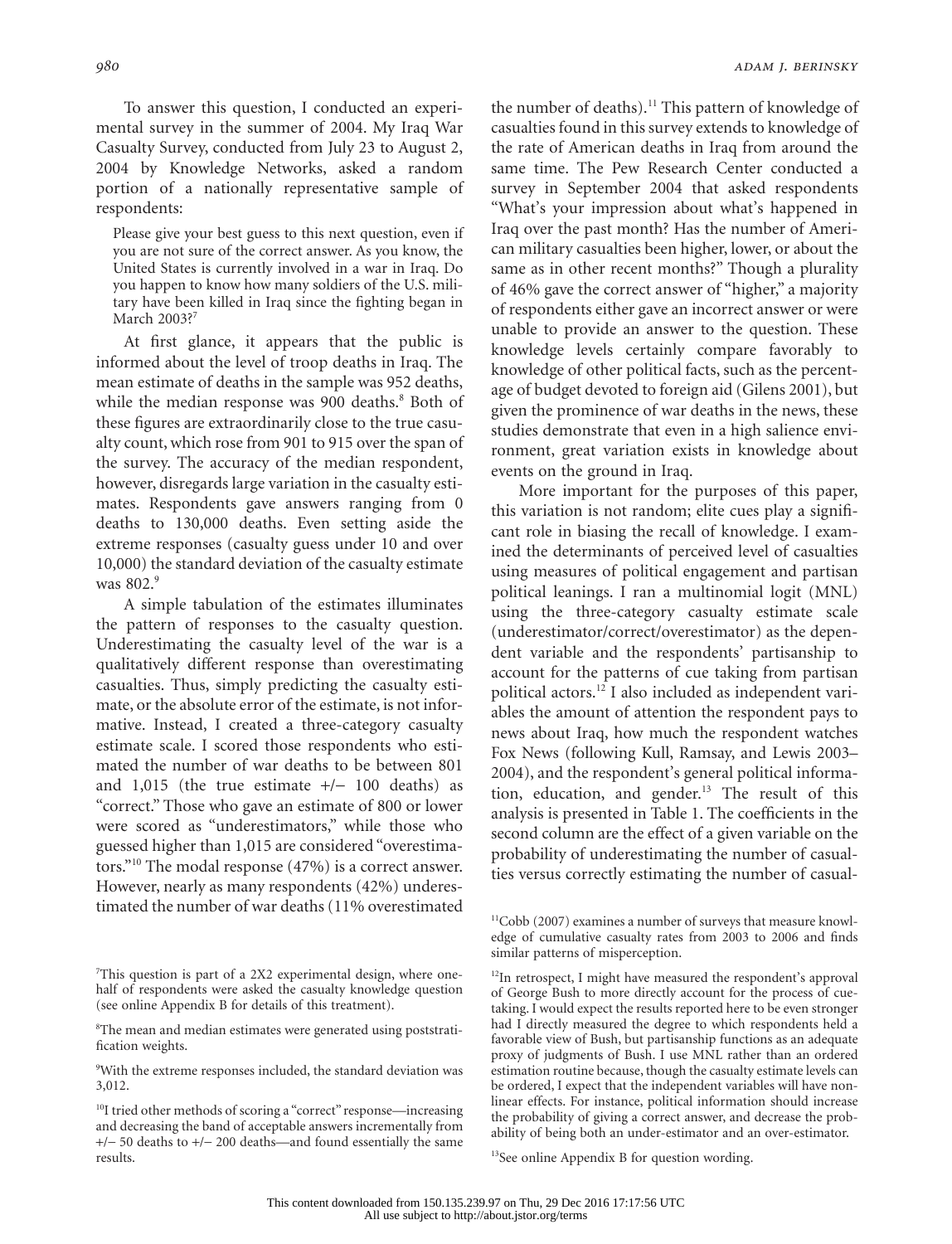|                                           | Correct<br>Answer vs.<br>Underestimate | Correct<br>Answer vs.<br>Overestimate |  |
|-------------------------------------------|----------------------------------------|---------------------------------------|--|
| Variable                                  | Coefficient (SE)                       | Coefficient (SE)                      |  |
| Constant                                  | $1.67$ $(.45)^*$                       | $-.08$ (.70)                          |  |
| Information                               | $-.94$ $(.31)^*$                       | $-1.44$ $(.48)^*$                     |  |
| Education                                 | .10(0.09)                              | .06(0.15)                             |  |
| Gender                                    | .03(.18)                               | $-.02$ $(.29)$                        |  |
| Follow Iraq News                          | $-2.06$ $(.38)^*$                      | $-1.33$ $(.61)^*$                     |  |
| Watch Fox News                            | $-.14(.53)$                            | .42(.85)                              |  |
| Party Identification<br>(Strong Dem High) | $-.51$ $(.26)^*$                       | .11(.43)                              |  |

| TABLE 1 MNL Analysis of Determinants of |
|-----------------------------------------|
| <b>Estimates of War Deaths</b>          |

 $N = 621.$ 

 $LL = -544.58.$ 

 $* = p < .05$ .

ties. In the third column, the estimates are the effect on the probability of being an "overestimator," as compared to giving the correct answer.

Since the MNL coefficients can be difficult to interpret directly, I generated predicted probabilities of choosing the different response categories for the extreme values of the partisanship for the "typical" member of the public.<sup>14</sup> These results are presented in Table 2. As expected, compared to strong Republicans, strong Democrats are less likely to underestimate and are slightly more likely to overestimate casualty levels. By way of comparison, the effect of partisanship on the probability of underestimating casualty levels is roughly equal to the effect of moving from low information to high information. This finding is consistent with the Pew data on casualty rates described above. Among independents, 47% correctly stated that casualty rates were higher in the current month than in the previous month.<sup>15</sup> Democrats were even more likely to say that casualties were higher—54% gave the correct answer—and Republicans were less likely to say that casualties were increasing—only 36% gave the correct

<sup>14</sup>The "typical" respondent is one whose characteristics are set at the mean (for continuous variables) and the mode (for discrete variables).

<sup>15</sup>From August 8 to September 13, 90 American soldiers were killed, as compared to 58 in the period from July 8 to August 7 and 45 in the period from June 8 to July 7 (source [http://](http://www.antiwar.com/casualties/list.php) [www.antiwar.com/casualties/list.php,](http://www.antiwar.com/casualties/list.php) which compiles American military death from May 1, 2003 to the present from the U.S. Department of Defense website).

answer.16 In short, perceptions of war deaths are influenced not only by information and engagement with political news, but also by the individual's political predispositions.

Having demonstrated that the respondents' perceptions of events in the Iraq war are influenced by partisanship, I next move to the more important question of whether the casualty estimates had any influence on opinions concerning war.

Embedded in the Iraq war survey was an experiment in which one half of those respondents who were asked to estimate how many soldiers died in Iraq were then told, "Many people don't know the answer to this question, but according to the latest estimates, 901 soldiers have been killed in Iraq since the fighting began in March 2003."17 In other words, one-half of the respondents who were asked to estimate the number of American deaths were given a "treatment" of correct information. This experimental design allows me to compare levels of support for the war between two comparable groups: (1) the respondents in the "estimate war deaths" condition who underestimate casualties but were not told the correct number of war deaths; and, (2) the respondents in the "corrected" condition who underestimate war deaths but were then told the number of U.S. soldiers who died.<sup>18</sup> I can make a similar comparison for respondents who overestimate casualties. This is a powerful comparison, because the "correct information" treatment was randomly assigned. The only difference between the "estimate" group and the "corrected" group is that respondents in the "corrected" condition were subsequently told the true casualty rates.<sup>19</sup> Thus, by com-

<sup>17</sup>This number was updated once on July 30th, moving the casualty figure to 908. In the analyses presented in the paper, I set the bound of acceptability from the low point (901) to the high point (915).

<sup>19</sup>Due to random assignment, these two groups should not differ systematically on their background characteristics, including their perceptions of benefits arising from the war. The experimental design therefore holds constant the benefit side of the cost/benefit equation.

<sup>&</sup>lt;sup>16</sup>Consistent with the elite cue theory the effect of judgments of George Bush on casualty misperceptions are even stronger than that of partisanship (see Berinsky 2007 for details). In addition a Pew survey from August 2004 found a similar pattern of partisan misperception of casualty rates.

<sup>&</sup>lt;sup>18</sup>I employed a between-subjects design rather than a withinsubjects design (in which support for the war would be measured both before and after the treatment) because I was worried that respondents would try to maintain consistency in their answers to the war question, given the short time-span of the interview. As a result, the between-subjects design employed here is more likely to produce results supporting the casualties hypothesis than a within-subjects design. The lack of significant findings is therefore especially telling.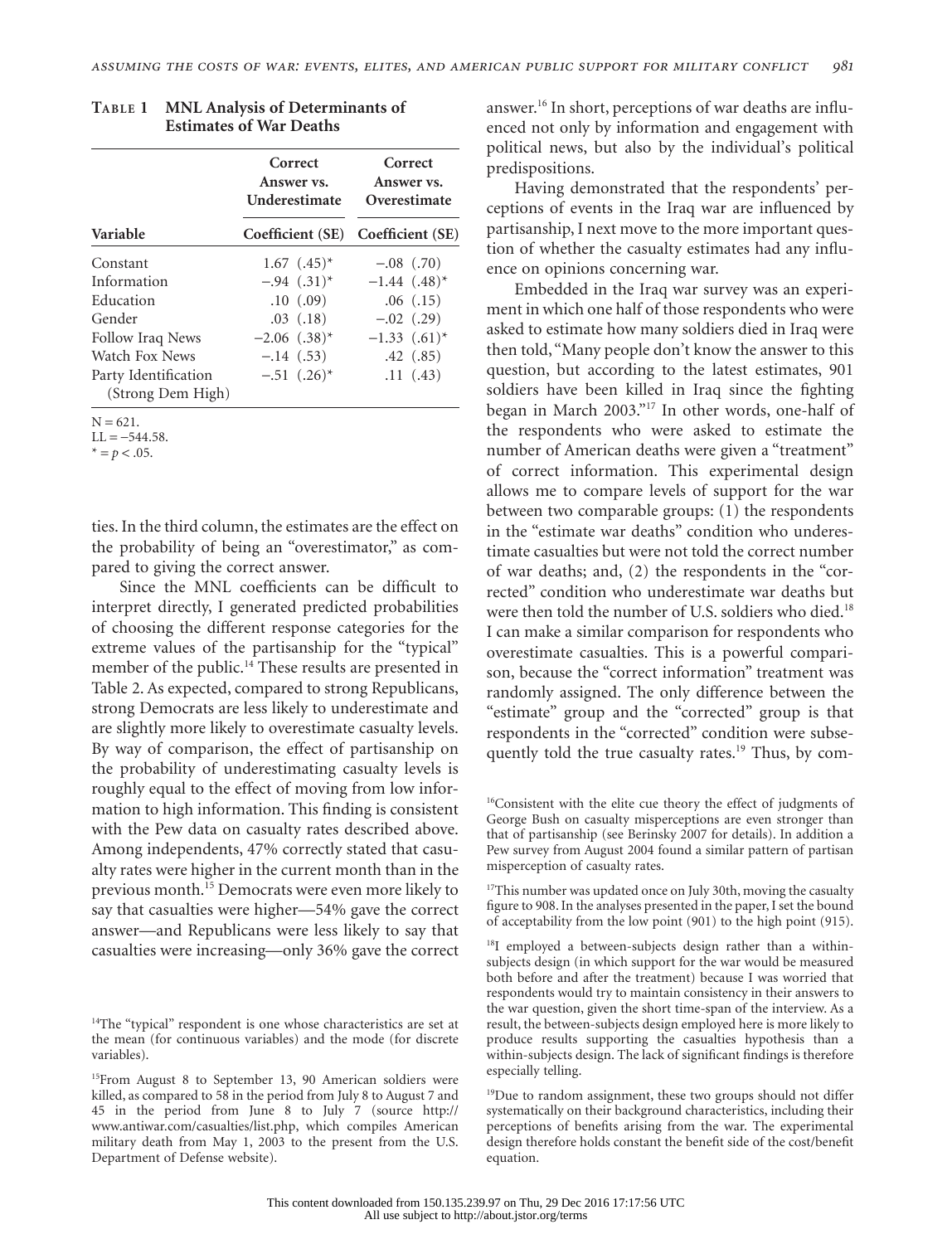|                        | Pr (Underestimate) | Pr (Correct Answer) | Pr (Overestimate) |
|------------------------|--------------------|---------------------|-------------------|
| <b>Information</b>     |                    |                     |                   |
| Low Information        | .51                | .31                 | .18               |
| High Information       | .36                | .56                 | .07               |
| Difference             | $-.15$             | $+.25$              | $-.11$            |
| Partisanship           |                    |                     |                   |
| Strong Republican      | .48                | .44                 | .08               |
| <b>Strong Democrat</b> | .35                | .54                 | .12               |
| Difference             | $-.13$             | $+.10$              | $+.04$            |

**TABLE 2 Predicted Probability of Causality Estimates**

paring these two groups, I can assess the effect of introducing the correct information on support for war for individuals who are similarly misinformed about casualty rates.

I measured attitudes toward the Iraq war with two common measures of war support. The first question asked, "Do you think the U.S. made the right decision or the wrong decision in using military force against Iraq?" The second question asked, "All in all, considering the costs to the United States versus the benefits to the United States, do you think the current war with Iraq has been worth fighting, or not?" The results of these analyses are presented in Table 3.20 There were no reliably significant differences between the respondents in the two conditions in either a substantive or a statistical sense.<sup>21</sup> Furthermore, the direction of the treatment effect is in the incorrect direction for both the "worth fighting" and the "right decision" questions—respondents who are told that the number of war deaths is larger than they had believed were *more* supportive of the war (though the difference is small and statistically insignificant by a wide margin).<sup>22</sup> Among overestimators, the effect of the

<sup>21</sup>I also examined the possibility that information levels could moderate the effect of the casualty level treatment. I found that the effect of casualty treatment did not vary by information level. I also assessed the direct effect of casualty information by comparing the responses of (1) respondents who were not asked to estimate casualties but were provided with the correct casualty information to (2) those who were neither asked nor told casualty levels. Though support for war was lower in the "provide information" condition than the no information condition, this effect was substantively small—about three percentage points—and statically insignificant.

22I also ran this analysis broken down by the partisanship of the respondent. I found that, among over-estimators, the treatment had no effect for any group. Among under-estimators, the treattreatment was in the expected direction for the "worth fighting" question only and is statistically insignificant.<sup>23</sup>

### **The Human and Monetary Costs of War**

One of the best-known findings from the survey research literature is that seemingly minor alterations in the wording of particular questions can lead to large changes in the answers respondents give to surveys. Recent advances in theories of the survey response have helped researchers to predict when opinion changes might occur. As Zaller argues, "individuals do not typically possess 'true attitudes' on issues, as conventional theorizing assumes, but a series of partially independent and often inconsistent ones" (1992, 93; see also Feldman 1989; Tourangeau, Rips, and Rasinski

ment had no effect for either independents or Republicans. However, the treatment *increased* the level of support for Democratic under-estimators (thereby driving the full sample result reported in Table 3). I do not believe that this result represents a systematic effect for several reasons. First, there is no theoretic reason to expect such a pattern of results. Second, given the small sample size of the subgroup analysis, it is difficult to have much faith in the reliability of these results given the non-findings in the other partisan subsamples. Finally, it appears that any treatment effect is a result of the peculiar nature of the Democrats in the "estimate war death condition." The level of support for the Iraq war among Democrats in this condition is much lower than among Democrats in the control condition. In fact the level of support for the war among Democrats in the "corrected" condition is equivalent to that of Democrats in the control condition. I also estimated the direct effect of casualty estimates on support for the war and found no relationship for either form of the dependent variable. This analysis is presented in online Appendix C.

<sup>23</sup>It has been suggested that these effects are small and in the incorrect direction because they aggregate together individuals who greatly under-estimate the casualty levels with those individuals who give casualty figures closer to the true levels. Though the small sample size makes such subgroup analysis difficult (especially among over-estimators), I performed the crosstabulation presented in Table 3 for only those respondents who underestimated casualty rates by 500 or more soldiers. I found that the effect of the information treatment among these respondents was almost identical to the effects in the full sample.

<sup>&</sup>lt;sup>20</sup>I also determined that there were no statistically significant differences between the "estimated" condition and the "corrected" condition for those respondents who gave a correct casualty estimate. Using a 4-point scale that distinguishes strong and weak supporters of the war yields identical results.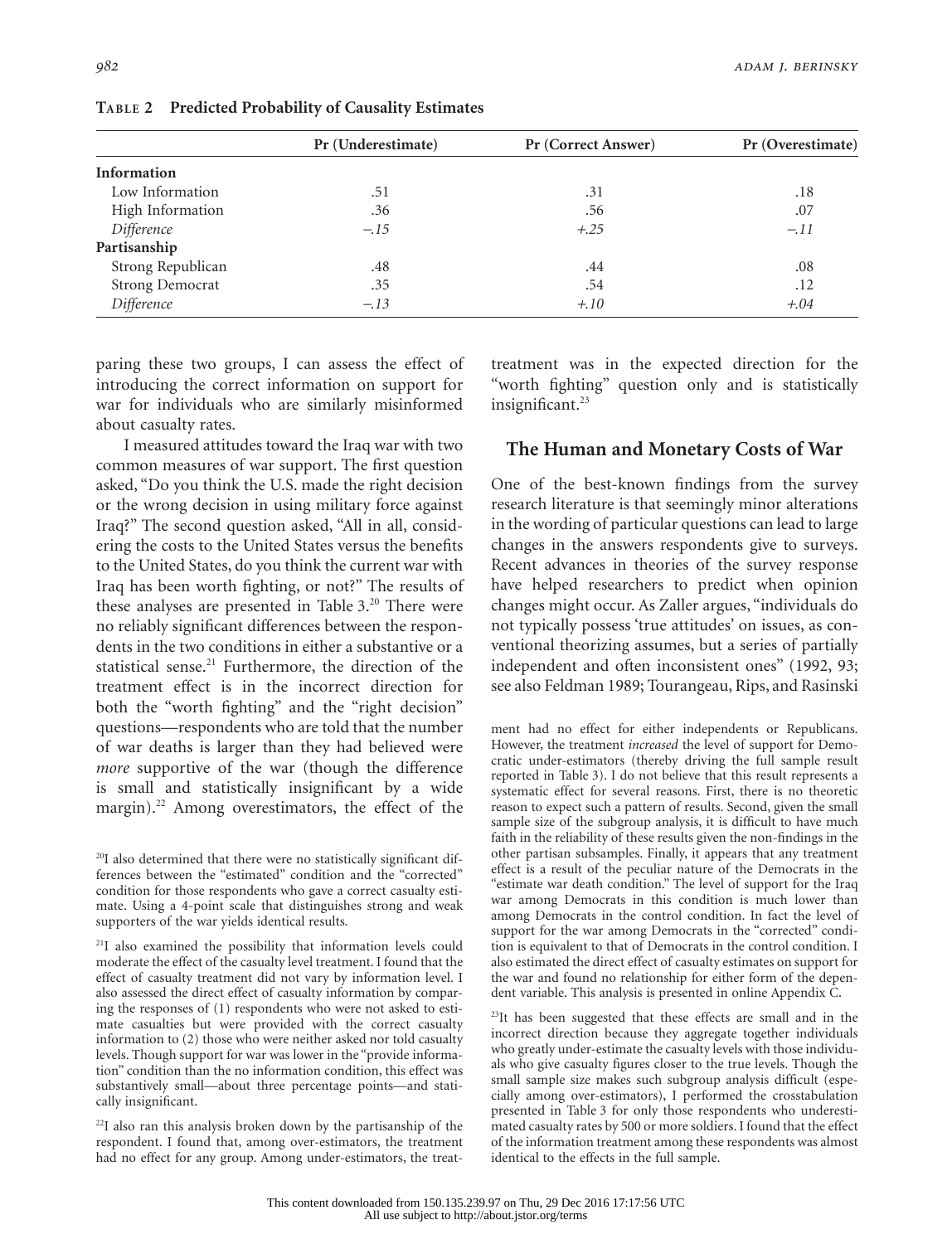#### **TABLE 3 Effect of Information Treatment on Support for War in Iraq**

#### **AMONG UNDERESTIMATORS**

**Did The U.S. Make The Right Decision in Using Military Force against Iraq?**

| 52% |
|-----|
| 56% |
|     |

 $N = 252$ ;  $\chi^2(1) = .40$  Pr = .53

#### **Has The Current War in Iraq Been Worth Fighting?**

|                                                                         | <b>Worth Fighting</b> |
|-------------------------------------------------------------------------|-----------------------|
| <b>Estimate War Deaths Condition</b><br>Corrected Information Condition | 42%<br>47%            |
| N = 253; $\chi^2(1) = .71$ Pr = .40                                     |                       |
| AMONG OVERESTIMATORS                                                    |                       |

**AMONG OVERESTIMATORS**

**Did The U.S. Make The Right Decision in Using Military Force against Iraq?**

|                                            | U.S. Made Right<br>Decision |
|--------------------------------------------|-----------------------------|
| <b>Estimate War Deaths Condition</b>       | 58%                         |
| Corrected Information Condition            | 58%                         |
| N = 57; $\chi^2(1) = .00 \text{ Pr} = .95$ |                             |

**Has The Current War in Iraq Been Worth Fighting?**

|                                      | <b>Worth Fighting</b> |
|--------------------------------------|-----------------------|
| <b>Estimate War Deaths Condition</b> | $42\%$                |
| Corrected Information Condition      | 48%                   |

 $N = 57; \chi^2(1) = .26 \text{ Pr} = .61$ 

2000; Zaller and Feldman 1992). Answers to survey questions are, therefore, in part determined by the balance of arguments made salient by survey questions. Bringing additional pieces of information—to use Zaller's terminology "considerations"—to mind alters the base of information that individuals use to come to particular decisions. From this point of view, highlighting negative information—such as the human and monetary costs of war—should cause individuals to focus on the downside of war. In the aggregate, questions that contain information about casualties and the costs of war should therefore yield lower levels of support for war than questions that omit such information.

Somewhat surprisingly, in two separate experiments, I did not find this predicted pattern of results. The design of the 2004 Iraq War Casualty Survey allowed me to directly test for the effect of introducing casualty information on support for war. The Iraq War Casualty Survey was a 2x2 experimental design. Only one-half of the respondents were asked to estimate the number of casualties, as described above. The other half of the sample permits a further experimental test. In the "control" condition of the survey, respondents were neither asked nor given any information concerning the casualty rates in Iraq; they were simply asked their levels of support for the conflict. In the "information only" condition, respondents were not asked to provide an estimate of war deaths, but they were told the correct casualty rates. I found no statistically significant difference in the answers to the war support questions between these two conditions. Making salient a negative consideration—the scope of the human cost of war—and providing specific information about that cost did not change the aggregate shape of opinion on the war.

In the fall of 2005, I collected additional data to assess the effects of event-specific information on opinions concerning the Iraq war. Respondents to an omnibus survey were randomly assigned to one of six conditions: a "baseline" condition, a "standard survey question" condition, or one of four information conditions.24

*Form 1 (baseline)*: "All in all, do you think the war with Iraq was worth fighting, or not?"

*Form 2: (standard survey)*: "All in all, considering the costs to the United States versus the benefits to the United States, do you think the war with Iraq was worth fighting, or not?"

*Form 3*: "As you may know, since the war in Iraq began in March 2003, many American soldiers have

<sup>24</sup>This survey of 1,173 individuals was conducted from October 31, 2005 to November 10, 2005 by Polimetrix as part of the 2005 Public Opinion Research Training Lab survey. The Polimetrix sample is not, strictly speaking, a random sample. However, the sample is adequate for my purposes because it represents a diverse sample and the experimental treatment was randomly assigned. It is possible that the treatment would have different effects in a different sample, thereby threatening the external validity of the experiment (through the interaction of selection and the treatment, to use the language of Campbell and Stanley (1963)). However, even in that case, the experiment would be internally valid. In any case, the same pattern of results were found in the 2004 experiment, which has fewer concerns with external validity, thereby strengthening my confidence in the conclusions of the 2005 study. It should also be noted that the basic pattern of results are the same with and without the use of the Polimetrix weighting scheme (the weights are used in the analysis presented here).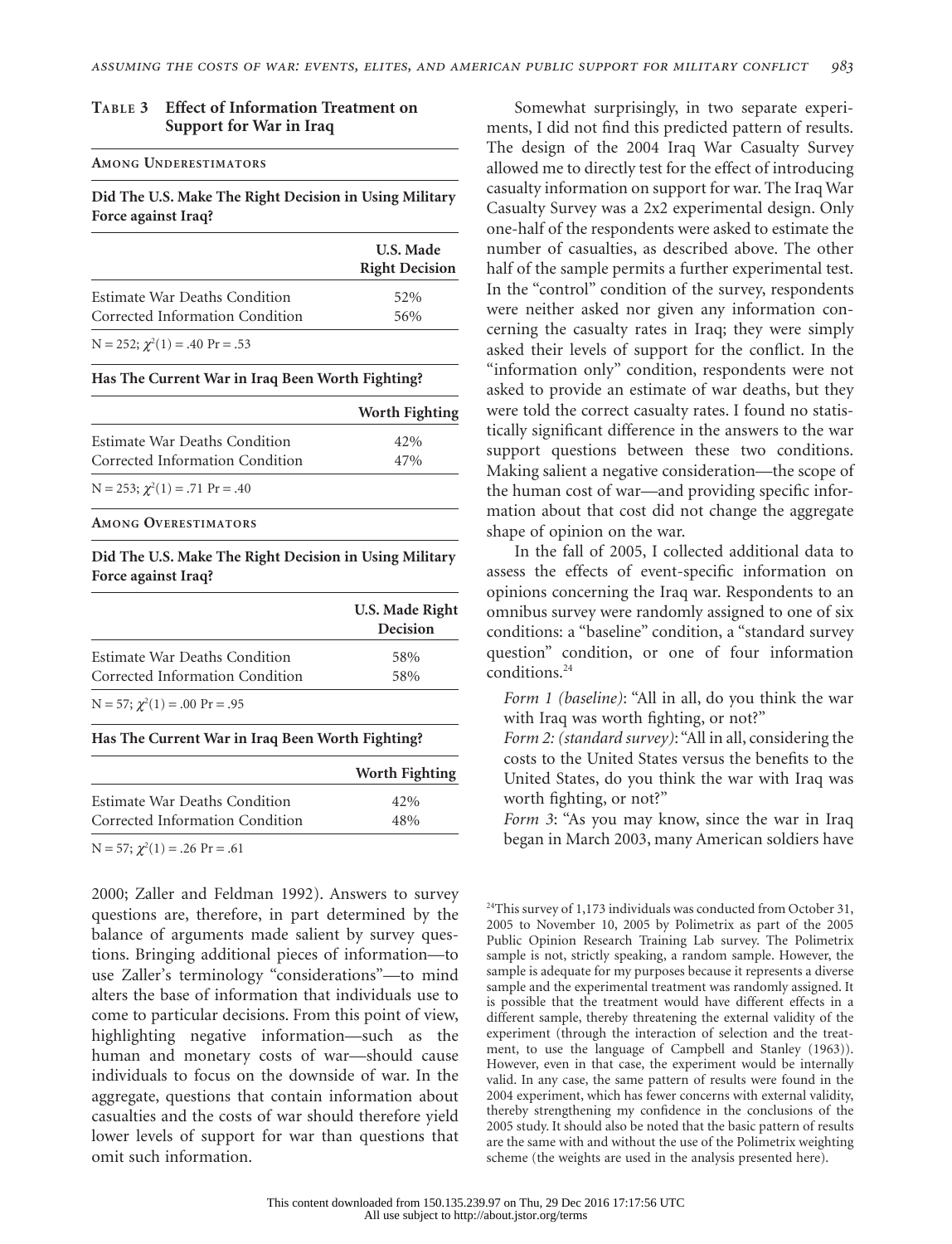been killed. All in all, considering the costs to the United States versus the benefits to the United States, do you think the war with Iraq was worth fighting, or not?"

*Form 4*: "As you may know, since the war in Iraq began in March 2003, almost 2,000 American soldiers have been killed. All in all, considering the costs to the United States versus the benefits to the United States, do you think the war with Iraq was worth fighting, or not?"

*Form 5*: "As you may know, since the war in Iraq began in March 2003, the United States has spent a large amount of money on operations in Iraq. All in all, considering the costs to the United States versus the benefits to the United States, do you think the war with Iraq was worth fighting, or not?"

*Form 6*: "As you may know, since the war in Iraq began in March 2003, the United States has spent almost 200 billion dollars on operations in Iraq. All in all, considering the costs to the United States versus the benefits to the United States, do you think the war with Iraq was worth fighting, or not?"

The first (baseline) condition presented a neutral stimulus; respondents were simply asked whether or not they support the war. In the second ("standard survey question") condition, respondents were explicitly asked to consider the costs and benefits of the Iraqi invasion, following the convention of poll questions asked by the Washington Post and Gallup. Respondents in the other four conditions were asked forms of the questions that highlighted specific information about the human and financial costs of the Iraq war, in either general (Forms 3 and 5) or specific (Forms 4 and 6) terms.

Given the vast amounts of research on questionwording effects, we would expect to find large differences across conditions based on the types of information presented in the question. But this is not the case. In fact, as Table 4 demonstrates, there are almost no differences on levels of support across conditions.25

Why, in the face of strong negative information, did these treatments have no effect? The lack of an

| TABLE 4 Effect of Information Treatment on |
|--------------------------------------------|
| Support for War in Iraq                    |

| Has The Current War in Iraq Been Worth Fighting? |                                 |
|--------------------------------------------------|---------------------------------|
|                                                  | <b>U.S. Made Right Decision</b> |
| <b>Baseline</b>                                  | 40\%                            |
| Standard Survey                                  | 42                              |
| Many Soldiers Died                               | 43                              |
| 2,000 Soldiers Died                              | 41                              |
| U.S. Spend a Lot of Money                        | 40                              |
| U.S. Spend \$200 Billion                         | 37                              |

 $N = 1,168; \chi^2(10) = 9.48 \text{ Pr} = .49.$ 

effect is probably not because respondents had already incorporated the information into their judgments. As the 2004 Iraq War Survey demonstrates, many respondents did not know the correct casualty figures.<sup>26</sup> Instead, I did not find substantive difference among the conditions because respondents had already made up their minds on Iraq. Citizens discounted new information in favor of more important considerations their attachments to particular political leaders.

### **Elite Cues**

Though event-response theories cannot explain differences in support for war, models that account for the influence of partisan cues strongly predict patterns of war support. Recall that the elite cue theory hypothesizes that members of the mass public will look to prominent political actors as guides for their positions on the war. In the context of Iraq, the Bush administration's clear stance on the war—and the general unity of the Republican Party for much of this time provides such a guide. Even though Democratic leaders had not taken a consistent and strong antiwar stance at the time of the survey, both Republicans and Democrats who were attentive to politics could use the strong support of the war by George Bush and Republican party leaders as a cue to influence their position on the war.

As noted above, partisanship has a larger effect on support for the war than does casualty information. More tellingly, support for the Iraq conflict follows the polarization pattern, as the elite cue theory predicts. The "polarization pattern" of political support

<sup>&</sup>lt;sup>25</sup>The differences among conditions are statistically insignificant as well  $(\chi^2 (10) = 9.48; Pr = .49)$ . Moreover any differences that appear to exist—in particular, the level of support for war in the "200 billion dollars" condition relative to the other five conditions—are largely driven by the unequal distribution of "don't know" responses across the conditions, ranging from 1% in the "standard survey condition" to 5% in the "200 billion dollars" condition. If the don't know responses are excluded from the analysis, the difference between the conditions is completely insignificant ( $(\chi^2(5) = 1.26; \text{Pr} = .94)$ .

<sup>&</sup>lt;sup>26</sup>During World War II, just as in the Iraq war, large segments of the mass public were ignorant of the human costs of the war, even though information concerning war deaths was available (see below).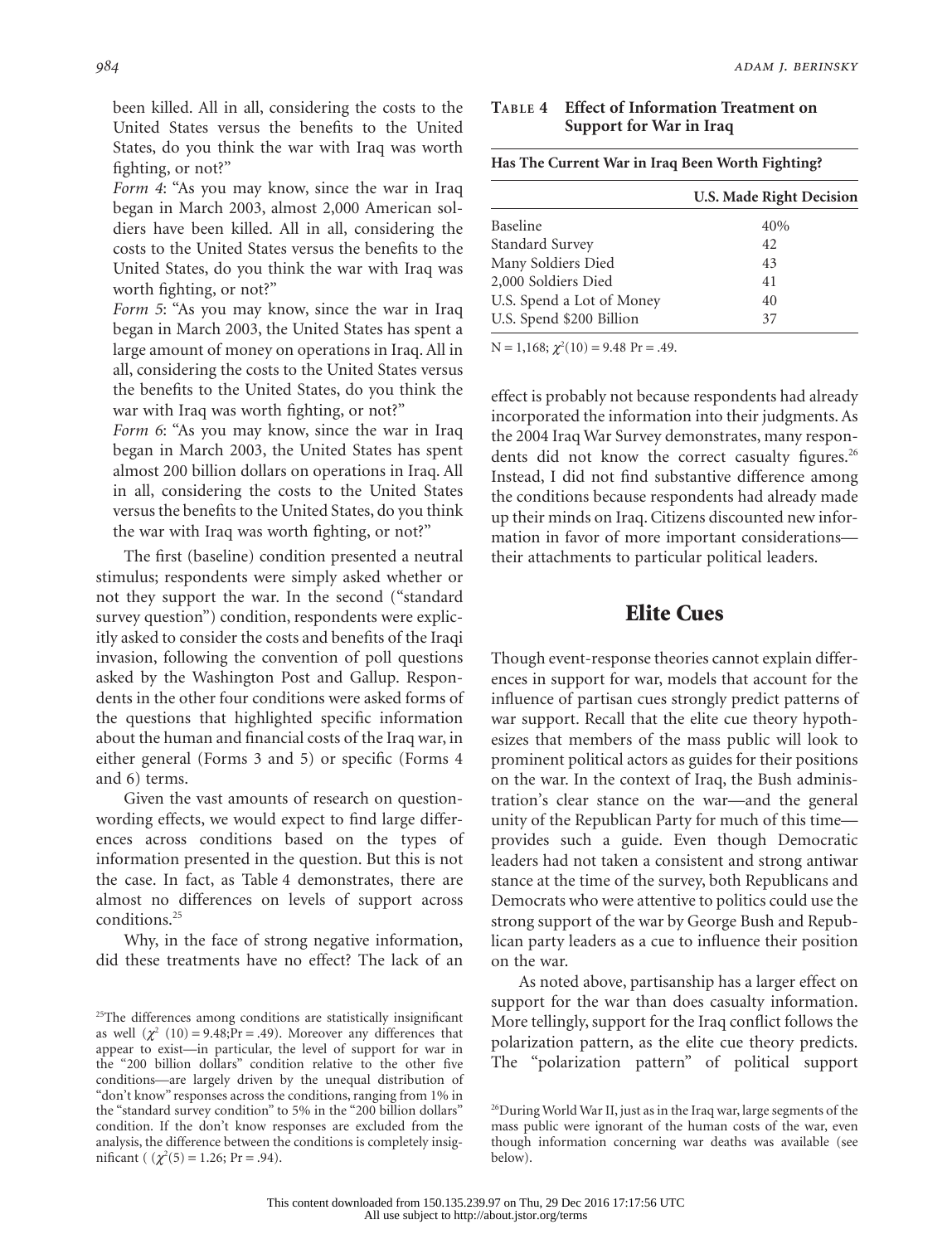emerges when prominent political actors take a clear position on the necessity of military action and their counterparts across the political aisle do not follow suit. Under these circumstances, citizens who are more informed will follow those political actors who share their views. If, on the other hand, elite discourse is unified in support of intervention, public opinion should be characterized by the "mainstream pattern;" more informed citizens should be more supportive of government policy, regardless of their political predispositions. To determine whether the mainstream pattern or the polarization pattern best characterizes public opinion, we need individual-level measures of three quantities: support for the war, political predispositions, and levels of political information (which, following Zaller, proxies attentiveness to elite discourse). The Iraq War Casualty Survey contains all of these quantities. Following Zaller (1992, 1994) I ran a probit of the measures of support for war on partisanship, information, the interaction between information and partisanship, and several control variables. The full regression results are presented in the online Appendix D. Figure 1 presents the results of an analysis of the effects of political information levels on support for the war.<sup>27</sup> As the figure demonstrates, as a modal respondent's attention to political discourse increases, he adopts diametrically opposed positions on the war, depending on whether he is a Democrat or a Republican. Although there is a gap between Democrats and Republicans at the lowest information levels, this gap grows as information levels increase, indicating that differences in elite positions are reflected in individuals' positions on war. An analysis of the 2005 Polimetrix survey, albeit with a slightly different information measure, indicates a similar pattern of polarization, though with an increased degree of difference between partisans at the lowest information levels (see online Appendix D).<sup>28</sup>

All told, these results provide support for elitecentered views of war support. Perceptions of war deaths are influenced by the respondent's partisan attachments. Furthermore, the perceptions of war deaths do not influence attitudes toward war, and correcting respondents' misperceptions has little effect on



**FIGURE 1 Patterns of Polarization in Iraq War Attitudes, August 2004**

support for war.<sup>29</sup> Whatever inconsistent effects arise from presenting correct information pale in comparison to the effects of partisanship.

29Admittedly, the difference in casualty figures here are on the smaller side. It could be that correcting the casualty figures has no effect of respondent's positions toward the war because that correction is not sufficiently large to change their views regarding the war. I am constrained in my ability to manipulate casualty figures because I am dealing here with an ongoing conflict. That said, the tethering of my study to reality is a strength; respondents have incomplete knowledge of ongoing events and correcting those misperceptions has no effect on support for this ongoing conflict. Perhaps the treatment has no effect because casualty levels simply do not affect support for the war, no matter how small or large the differences. From this standpoint, the small differences are not a fatal flaw. Indeed, other scholars have found that even small variations in casualty figures can influence individuals' assessments of the wisdom of war (McGraw and Mears 2004). Furthermore, the similarity of results from the World War II era—a case where a large number of casualties were incurred—bolsters the Iraq findings.

<sup>&</sup>lt;sup>27</sup>The graphs present the predicted positions for a white male with some college education. I also ran the analysis separately for each experimental condition. The results were nearly identical.

<sup>28</sup>Analysis of the 2004 National Election Study yields a similar pattern of polarization (see Jacobson 2007 for comparable analysis).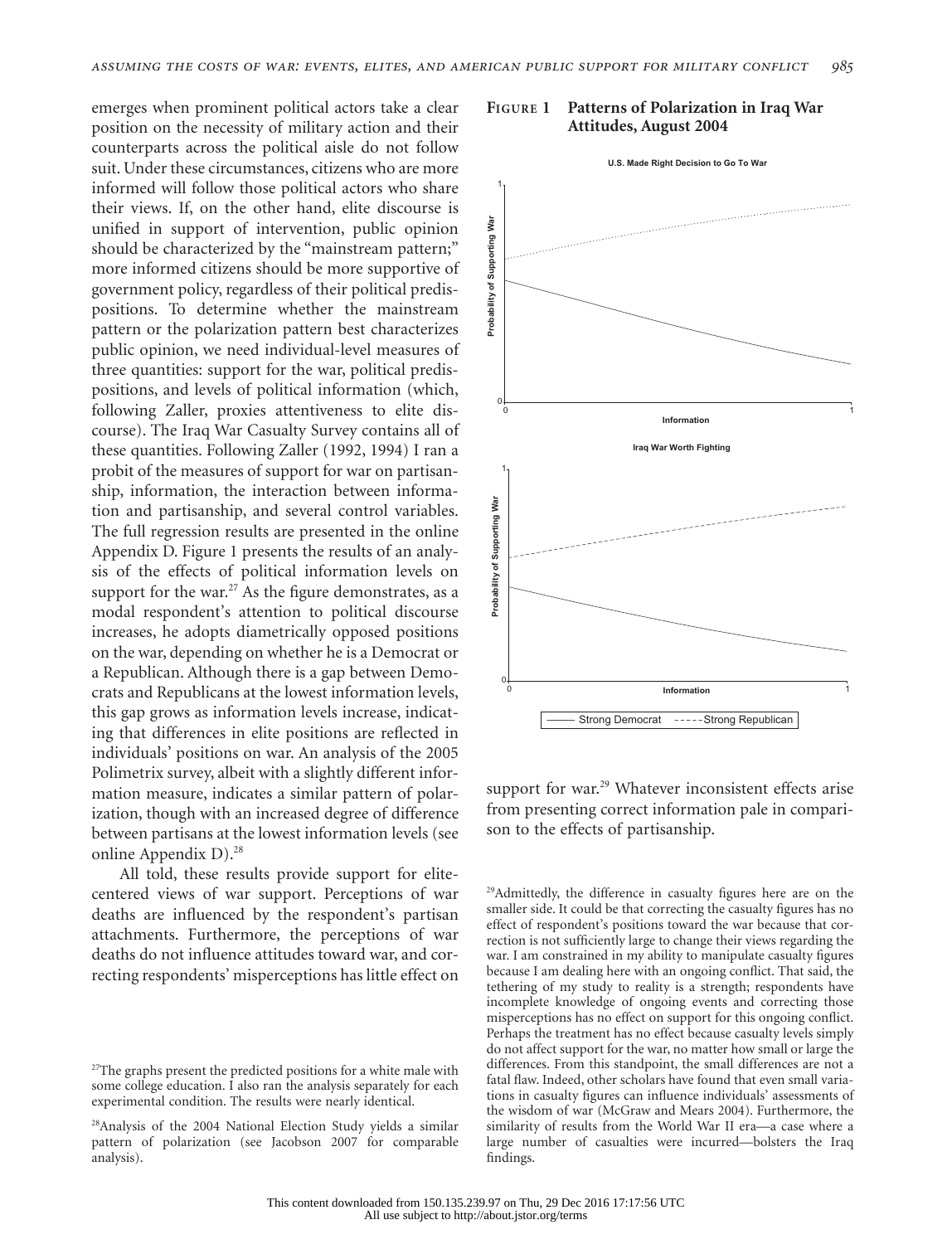#### **The Dynamics of Opinion**

The identification of the Iraq war with the Bush administration has allowed partisans who pay attention to politics to ascertain their stance on that war. The evidence of increased polarization over time, even among those individuals who pay little attention to politics, may explain in part the sharp divergence in war support between Republicans and Democrats from the time of the war's immediate aftermath in May 2003 and the 2004 survey. As Iraq became portrayed as "Bush's war," increasingly, even the least politically engaged partisans could use the position of the President and the leaders of the Republican Party as a cue to find their own opinion on the war. This withdrawal of support among Democrats in large part resulted in the initial decline in support for the war (see Jacobson 2007).

The analysis presented here suggests that patterns of elite conflict play a critical role in determining patterns of war support, as the elite cue theory predicts. What the future holds for Iraq remains to be seen. A study by Jacobson (2007) demonstrates that from April 2004 until the eve of the 2006 election, support for the war did not decline monotonically, but rather oscillated between 40 and 50%. The splintering of the Republican consensus on Iraq in the wake of the 2006 election may, however, provide another important demonstration of the power of elite rhetoric. The fading of unity on the wisdom of involvement among prominent Republican politicians should lead to the withdrawal of support among some Republican identifiers. Indeed, preliminary survey data collected by Jacobson (2007) suggests that Republican support for the war—which fluctuated between 75 and 85% from November 2003 to November 2006—dropped below 70% for the first time in the wake of the 2006 election. A reconsideration of the wisdom of the war by its most ardent supporters in government may, then, lead to a collapse in support for military action among the mass public as well.

### **World War II**

Having demonstrated the power of the elite cue theory of support for war relative to the event-response theory in the context of the Iraq War, I turn now to examine data from World War II to demonstrate the influence of patterns of elite conflict on public opinion. Contrary to the expectations of the casualties hypothesis, over the almost four years of U.S. involvement in that War, support for the effort did not wane, even as war deaths mounted, in particular after the spring of 1944.<sup>30</sup> Campbell and Cain (1965) use a number of questions to measure support for the government's stated military aims and demonstrate that at no point did public support fall below 75%. More direct measures of support for the conflict, though confined to a limited time period, paint a similar picture. In February 1944, only 25% of those surveyed thought that "in the years to come, people will say it was a mistake for the U.S. to have entered this war" while only 14% responded affirmatively to the statement "Do you think that you, yourself, will feel it was a mistake for us to have entered this war?"31 Similarly, in April 1944, only 21% thought that, 20 years from that point in time, "many people will look upon our going into the war against Germany as a mistake." Furthermore, just as in the Iraq war, large segments of the mass public were ignorant of the human costs of the war, even though information concerning war deaths was available.<sup>32</sup> An October 1945 Gallup survey asked, "How many American soldiers, sailors, and airmen were killed in the war—just your best guess?" The median response of 500,000 was higher than the correct number (approximately 300,000 soldiers died). Moreover, as with Iraq, there was wide variation in answers to the question. Twenty-five percent of respondents guessed that the war dead stood at over 1 million, and 15% guessed that fewer than 200,000 died.

Other explanations that find the roots of continued support of the American public in wartime events are also problematic. There is a broad sense in popular accounts and some academic treatments of World War II, that this conflict was the "good war" where the benefits of intervention were clear. According to this account, the United States, shaken by the Japanese attack at Pearl Harbor, quickly rallied to the cause of protecting democracy. Larson, for instance, writes:

<sup>30</sup>The Department of the Army recorded monthly casualties (though not war deaths) from December 7, 1941 to December 31, 1946. From December 1941 until December 1943, casualties only exceed 10,000 in one month. Over the course of 1944, however, monthly casualty rates increased greatly, reaching 55,000 in June and ranged from 50,000 to 80,000 until April, 1945 (Army Battle Casualties and Nonbattle Death in World War II, Final Report).

<sup>31</sup>The aggregate public opinion figures presented here were generated using a cell-weighting procedure (Berinsky 2006). White respondents were weighted by region, gender, and education (or professional status when education was not measured). Black respondents were weighted by gender only (because of the relatively small cell sizes).

<sup>32</sup>The New York Times, for instance, regularly published lists of war deaths from the Tri-State area.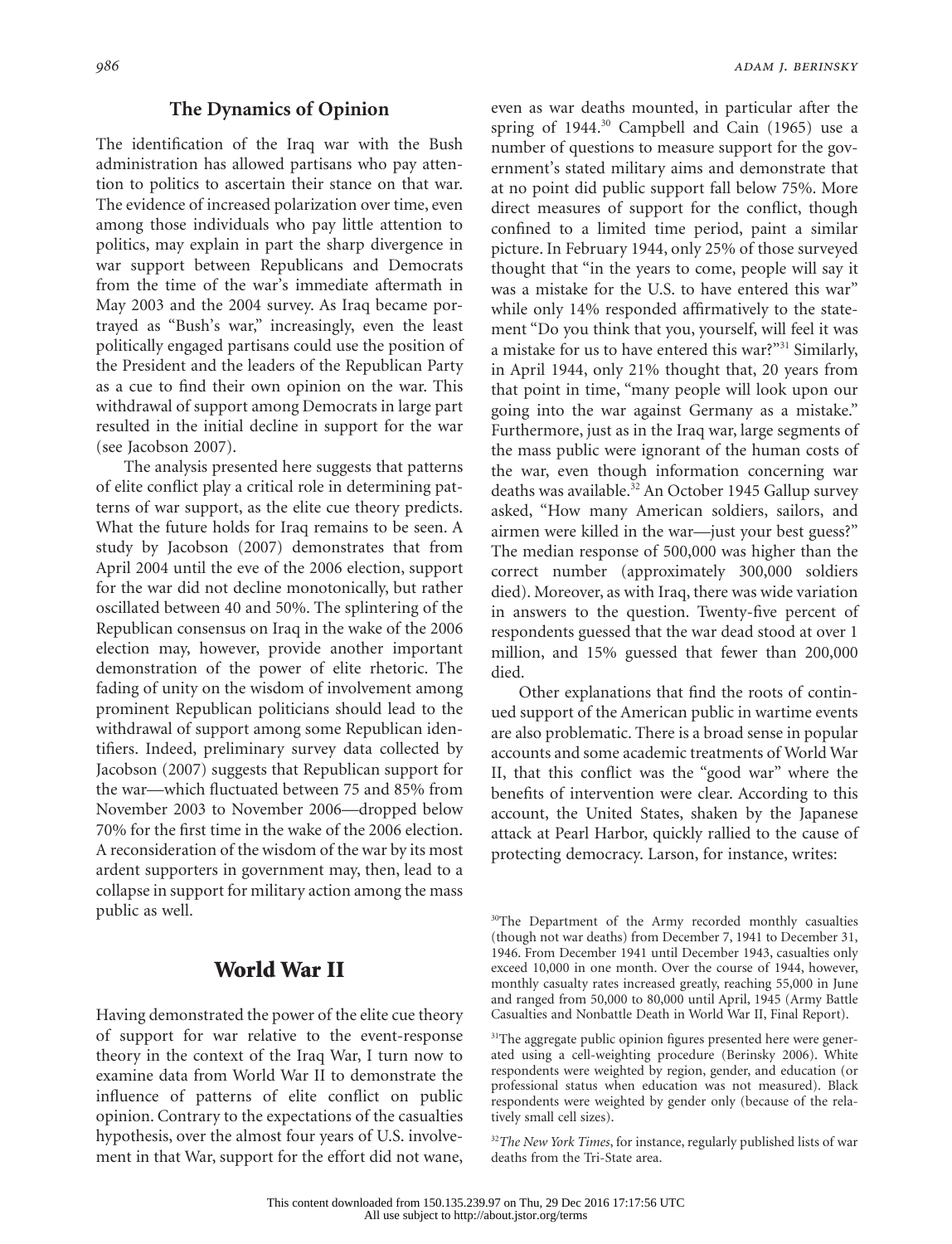In the Second World War—"the good war"—the public had an excellent cause. Of course Japan's attack on Pearl Harbor and Germany's declaration of war on the United States contributed greatly to support for U.S. entry into the war. But support also derived from the shared perception of important stakes and vast benefits of eliminating a grave threat to U.S. security and from optimism that the outcome would be a decisive victory and punishment of the Axis powers. . . . Further contributing to support for the war was a desire for punishment as a consequence of the Japanese sneak attack on Pearl Harbor, such atrocities as the Bataan Death March, reports of the Japanese torture of U.S. prisoners of war, and Germany's holocaust. (1996, 14–15)

These explanations may seem plausible in retrospect, but public opinion data from the 1940s does not provide support for such accounts. Knowledge of the atrocities discussed by Larson, such as the Holocaust, was thin during the war. In January 1943, only 47% of the population thought that Germany was engaged in the mass destruction of Europe's Jewish population.<sup>33</sup> Even when a belief in the existence of concentration camps became widespread in late 1944—when 76% of the public believed that "the Germans have murdered many people in concentration camps"—only about a third of respondents thought that the toll at the camps would rise above 100,000. Furthermore, at several points in time, Gallup and Hadley Cantril's Office of Public Opinion Research (OPOR) asked the public if they had "a clear idea what the war is about." In March 1942, almost four months after the attack on Pearl Harbor, only 43% of Americans felt they had such an idea. By July, that figure rose to 62% but, for the rest of the war, the percentage of Americans who agreed with the statement largely fluctuated in the 65–70% range, rising to 75% in June 1944, but falling below 60% in March 1944. Thus, while a majority of Americans could identify a war aim, a sizeable minority could not. Certainly, the specific context of World War II helped engender high levels of support for the war. However, support for the U.S. effort at the time was not as self-evident as it was in retrospect. As Mueller aptly notes, "the major reasons for supporting [World War II] were largely unappreciated while it was going on" (1973, 65). Thus, the existing rationalist accounts that attribute continued public support to the benefits made clear by ongoing wartime events bear only a modest relationship with the data.

#### **Polarization and Mainstream Effects**

What, then, can explain continued public support for the war? As argued above, my contention is that it was not the direct influence of events that determined support for World War II, but rather the patterns of elite conflict during the 1930s and 1940s. Legro's (2000) study of political rhetoric in the 1930s and 1940s indicates that from 1938 through the end of 1941, support among elites for some form of U.S. involvement in World War II increased generally over time. However, the gap between FDR and his critics on the necessity and wisdom of U.S involvement in World War II remained large. For instance, Legro (2000) finds that FDR's critics—represented by the editorial page of the *Chicago Tribune*, a paper that can be seen as the mouthpiece of the isolationist wing of the Republican Party—moved in an internationalist direction through 1941. However, FDR's position consistently outpaced that of his critics. Beginning in 1939, FDR moved in a strongly internationalist direction, but it was not until 1942 that the Tribune expressed any support for military commitments abroad. Conversely, from 1942 on, "the collective orthodoxy embraced the necessity of international cooperation and multilateralism" (2000, 261).

Additional evidence for the nature of elite discourse comes from an analysis of the Congressional Record (see the online Appendix E for details of coding). Figure 2 presents the proportion of prowar to antiwar statements of members of Congress from 1938 to 1945, broken down by party. As the figure demonstrates, for the entire period, Democrats in Congress offered a message that was consistently more prowar in tone than that of their colleagues across the aisle. Moreover, among Democrats in the pre-Pearl Harbor period, the prowar stance reached a majority position by early 1941. Though Republicans softened their antiwar stance even before Pearl Harbor reflecting the general internationalist trend in rhetoric found by Legro—they lagged behind Democrats. After Pearl Harbor, however, both parties expressed a strong prowar message.

In sum, this analysis of elite discourse demonstrates that FDR took a strong prowar stance before Pearl Harbor. Over time, and even before Pearl Harbor, his position was increasingly backed by Democrats in Congress. Though FDR's critics—both in Congress and in the press—also moved in an internationalist direction from 1938 until 1941, the gap between these two parties remained large. Thus, with the notable exception of the 1940 presidential election discussed below, elite discourse split along the lines of

<sup>&</sup>lt;sup>33</sup>The question read, "It is said that two million Jews have been killed in Europe since the war began. Do you think this is true, or just a rumor?'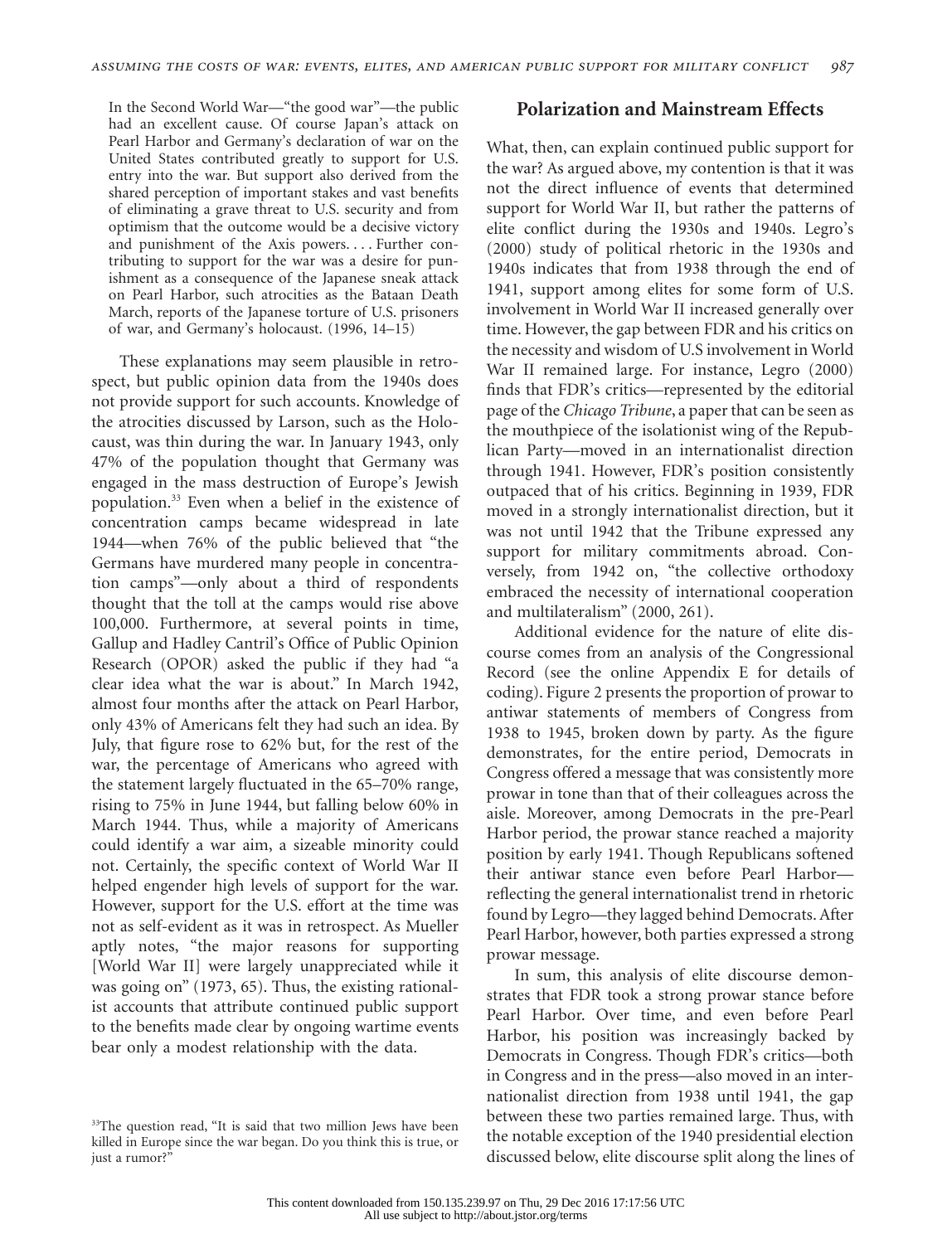

#### **FIGURE 2 Congressional Record Content Analysis**

support for FDR before Pearl Harbor, but presented a largely united front after the United States entered the war. This line of argument is not intended to minimize the importance of Pearl Harbor in shaping opinion on the war. However, given the ephemeral nature of rally effects (Brody 1991), it is clear that greater attention needs to be paid to how support for the war was sustained through the nearly four years of U.S. involvement. The elite cue theory suggests that the key is the nature of elite discourse from this time; we should see the polarization pattern of support before U.S. entry into the war, and—following the pattern of elite discourse—the mainstream pattern after that point.

To test these expectations, we must focus on the expressed preferences of supporters and opponents of the President. Though there are several predispositions relevant to the study of war, in this period support for FDR seems the most appropriate one, given FDR's role in pushing the United States to aid England and the prevalence of isolationist tendencies among his opponents in the Republican Party. From 1939 until 1941, we would expect that supporters of FDR who are attentive to politics should be more likely to adopt FDR's position than similar individuals who do not follow politics. Specifically, they should be more likely to state that the United States should be willing to risk war to aid the Allied countries, if not enter the war immediately. Opponents of FDR, on the other hand, should be no more likely to support aiding the Allies as their levels of attention to elite discourse increase (with the exception of the 1940 presidential campaign, discussed below). However, with U.S. entry into the war in December 1941, discourse unified behind the President's position; both Democratic and Republican politicians supported the war. The mainstream pattern of support for the war should therefore emerge during this time. Regardless of an individual's political predispositions, those citizens with higher levels of political information should express greater support for the administration's policies than citizens with less information.

#### **Data and Analysis**

I draw upon a series of polls conducted by Gallup, OPOR, and Roper from 1939 to 1944 to examine the dynamics of war support. The first set of these polls was conducted in the period before Pearl Harbor; the second set of polls was conducted in the period after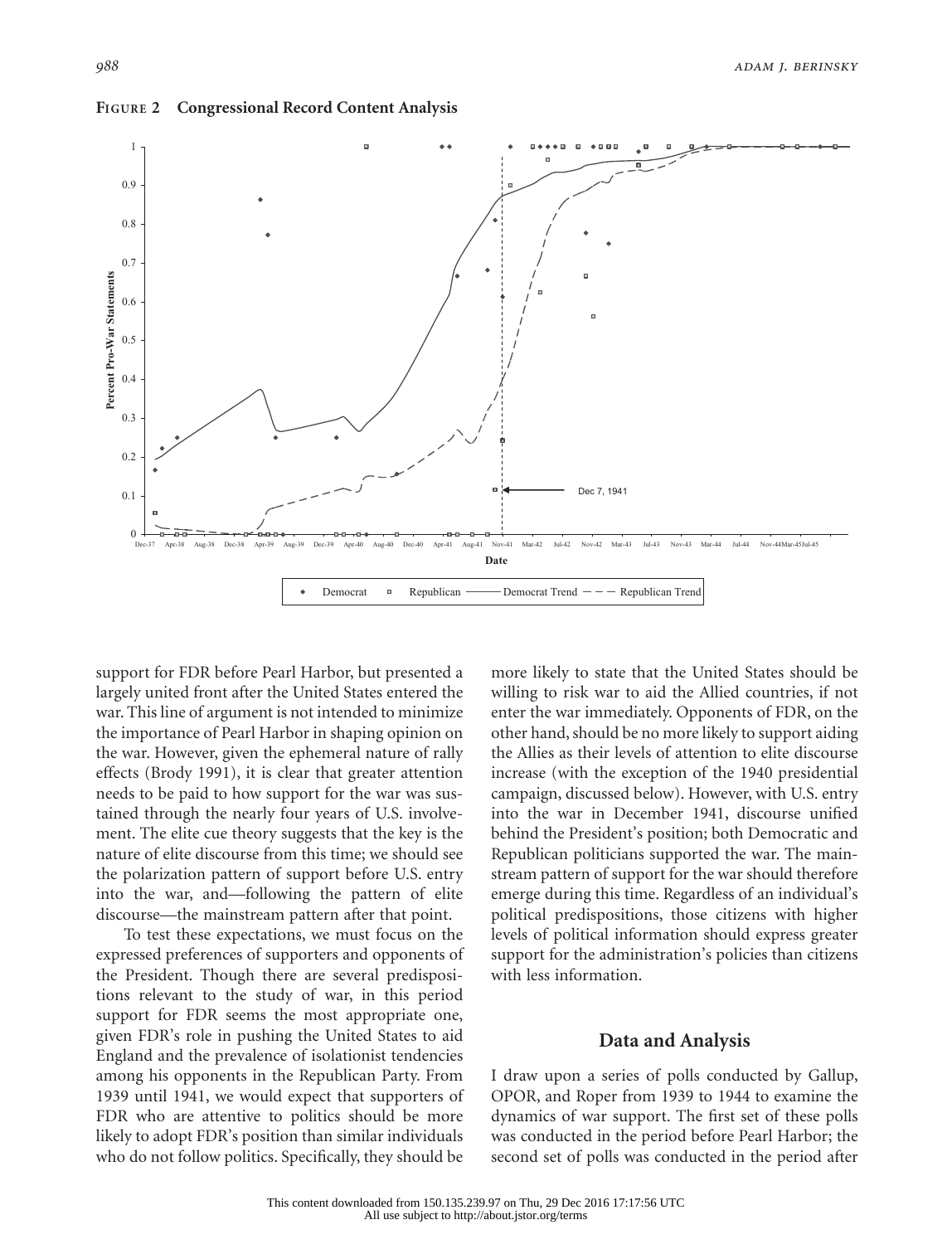the United States entered the war.<sup>34</sup> In line with the elite cue theory, my expectation was that public opinion, measured in 1939 and 1941, would exhibit the polarization pattern, while opinion measured in the polls conducted after U.S. entry into the war would exhibit the mainstream pattern.<sup>35</sup> I also draw upon an AIPO poll from October 1940 which demonstrates that when elite rhetoric concerning the wisdom of intervention shifted, though briefly, during the 1940 Presidential campaign, the dynamics of public opinion shifted as well.

As noted in the Iraq analysis reported above, to determine whether the mainstream or polarization pattern best characterizes public opinion, we need individual-level measures of three quantities: support for the war, political predispositions, and levels of political information. The opinion polls collected by Gallup, Roper, and OPOR contain measures of all the necessary quantities, albeit inconsistently. First, consider the primary independent variables: predispositions and information. We have available several measures that tap support for the President. I use two of these measures: (1) who the respondent voted for in the last election; and, (2) whether she approves or disapproves of FDR.<sup>36</sup> Each of these measures has its strengths and weakness. The respondent's vote in the last election is an exogenous measure of their support for Roosevelt. However, it is possible that people who found FDR persuasive in the past—in particular during his landslide 1936 reelection campaign would no longer support him at the time of the survey. The approval measure, on the other hand, captures precisely the contemporaneous support for the president I seek to tap, but introduces potential endogeneity concerns; respondents could express support for the President *because* of his position on the war. Thus, where possible, I use both measures in concert to create a predisposition measure that parses out the strong supporters of FDR from the strong opponents of FDR. I label those individuals who voted for FDR in the last election and currently support him as "proFDR." Respondents who voted against FDR and currently disapprove of his performance are "anti-FDR."37 Measuring the second independent variable, political information, is clear cut. A number of polls from 1939 to 1945 asked questions concerning political leaders, geography, or knowledge of current events that are similar in form to measures of political information used today (Delli Carpini and Keeter 1996; Zaller 1992).38

Finally, turning to the dependent variables question of support for war—different strategies need to be adopted for different periods of the conflict. Before the United States entered World War II, pollsters often asked if the United States should become involved in the war and attempted to gauge the conditions under which the public would be willing to risk entry into war. However, measuring support for the war after Pearl Harbor is a less straightforward task. Unlike Vietnam, Korea, and the Gulf Wars, pollsters never regularly asked respondents if becoming involved in the military conflict was a "mistake." To tap into support for the war, it is necessary to measure war support in an indirect manner. There are a number of items appropriate to such an analytic strategy. Pollsters measured support for the U.S. diplomatic and military aims, both contemporaneously and in the future. These questions can be used to measure underlying support for the military and governmental objectives of the war effort. For instance, several organizations asked respondents if the United States should adopt an internationalist posture and take an active role in world affairs after the war, thereby embracing the dominant orthodoxy in foreign policy that emerged after Pearl Harbor (Legro 2000). Admittedly, these questions are not perfect measures of support for war. Fortunately, more direct measures of support for the war effort exist; several polls during this time asked if the United States should make peace with Germany

<sup>&</sup>lt;sup>34</sup>The pre-war polls were conducted by Gallup in November 1939, June 1941, and August 1941, as well as a poll conducted by OPOR in January 1941. The second set of polls includes surveys conducted by Gallup in August 1943, OPOR in June 1942 and June 1944 and Roper in March 1943.

<sup>&</sup>lt;sup>35</sup>It would be ideal to examine more directly the relationship among elite cues, wartime events, and public support for war. Unfortunately, the data from the era is rather thin and the polls with the necessary measures are limited to those presented here.

<sup>36</sup>I use a measure of support for FDR, the primary partisan cuegiver during this time in place of partisanship, which was not asked consistently during this period.

<sup>&</sup>lt;sup>37</sup>In cases where I lack one of the two measures, I use the single measure—past vote choice or presidential approval—in my analyses. The specific measures used in the different analyses are presented in online Appendix F. In all cases, however it should be noted that the basic results presented below are robust to the specific predisposition measure used (approval, past vote choice, or the composite measure).

<sup>38</sup>Online Appendix F details the items used to construct the information measures. These measures vary in quality across different surveys, but in both time periods analyzed here—pre Pearl Harbor and post Pearl Harbor—some surveys with deep information scales exist. The consistency of the results across different surveys—those with slim measures and those with deep measures—in a given time period bolsters my case that there was a fundamental change in the dynamics of opinion after December 1941.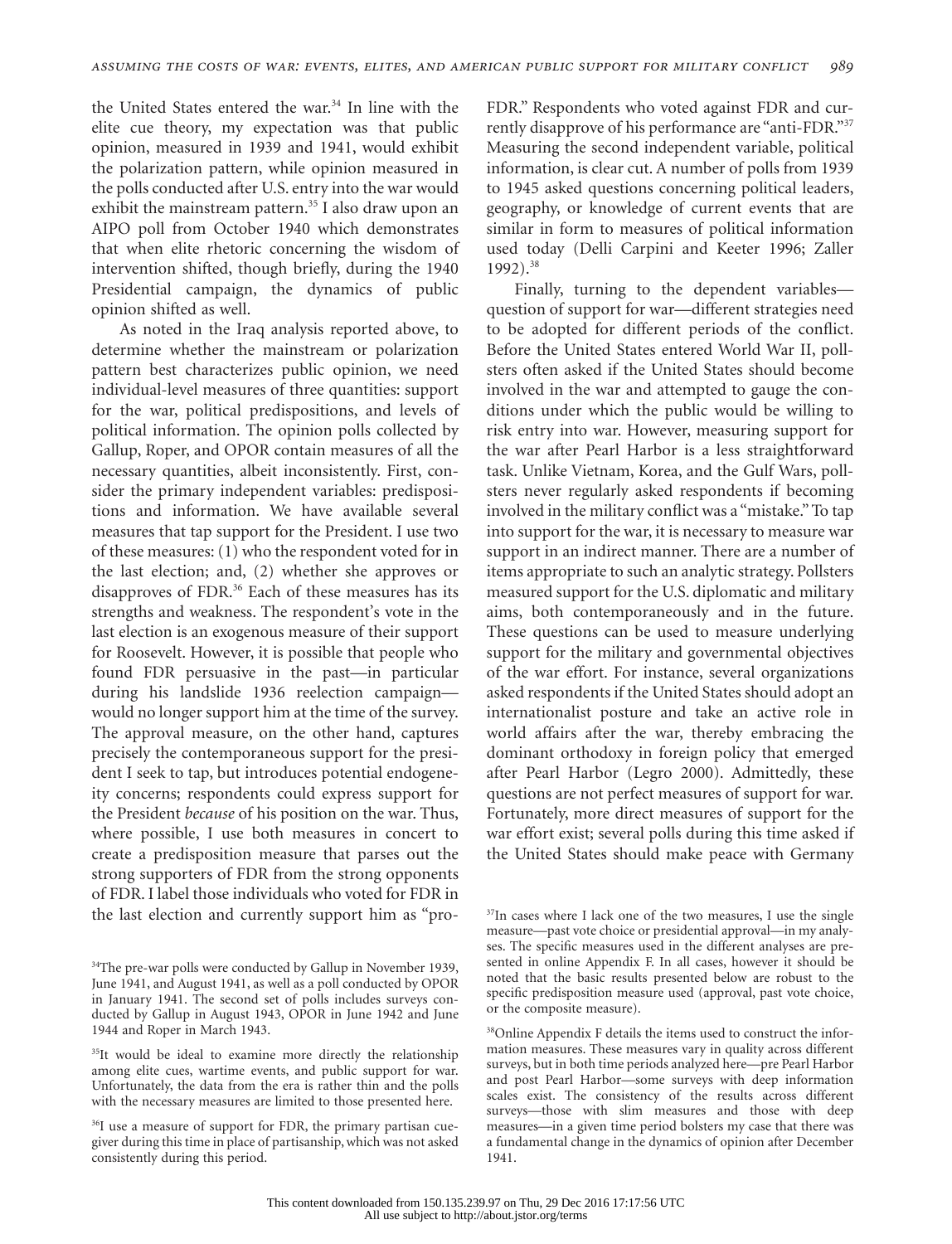under current conditions. All told, then, the existing opinion poll data contains the measures necessary to conduct repeated individual-level analysis over time and trace out the individual-level processes of opinion formation and change.

For each poll, I followed the analytic strategy used in the Iraq analysis above and ran a multinomial logit where the dependent variable—various indicators of support for administration policy—is a function of: (1) pro/anti-FDR predisposition, (2) information lev $els<sub>1</sub><sup>39</sup>$  (3) interactions between FDR predispositions and the information term, and (4) a series of demographic variables to control for biases arising from sampling concerns (see Berinsky 2006). Instead of presenting the coefficients from my analysis, I present graphs of the predicted effects of information and political predispositions on respondents' support for war (the full coefficients used to generate the figures are presented in the online Appendix G).

Figure 3 demonstrates that, as predicted by the elite cue theory, the polarization pattern characterizes opinion outside of the 1940 presidential campaign period through the middle of 1941. The first panel of that figure presents analysis of a question in November 1939 that asked whether respondents "approve the changes which Congress made in the Neutrality Act which permits nations at war to buy arms and airplanes in this country." The figure demonstrates that as information levels increase, opponents of FDR are much less likely to support changing the law. The difference between the high and low information opponents of FDR is significant.40 High- and mediuminformation supporters of FDR, on the other hand, are more likely to support the change than are lowinformation FDR supporters. In the next panel, I present the results of a similar analysis using data from a January 1941 poll. As information levels increase, supporters of the president are more likely to endorse the administration's position that it is more important to help England than it is to stay out of the war. By contrast, opponents of FDR are equally likely to express an anti-administration position, regardless of their information levels. The polarization pattern of opinion continued through the middle of 1941. The next row of Figure 3 demonstrates this pattern on two questions relating to the war. The first asks whether the respondent would support a peace plan that would allow Germany to keep the land it had occupied through the spring of 1941. The second question more directly concerns U.S. involvement in the war, asking if "the U.S. Navy should be used to convoy ships carrying war materials to Britain." Though the polarization pattern is more pronounced on the question of the peace plan, opinion is still significantly polarized along lines of support for FDR in the case of the use of convoys. Furthermore, as the bottom panel demonstrates, this pattern of polarization continues to characterize opinion on the question of convoys one month later.

Consistent with expectation, the pattern of public support for military action changed greatly after the United States entered the war. The surveys used here cover various times during the war and encompass data from several survey organizations, but the result is the same. In line with the expectations of the elite cue theory, as discourse moved from a two-sided to a one-sided flow in 1941, the public followed suit. Measured in a variety of ways whether the United States should send its army abroad, whether the United States should take an active role in world affairs after the War, and, most critically, whether the United States should make peace with Germany if Hitler were overthrown—individuals more attuned to elite discourse were more supportive of an active U.S. role, regardless of their predispositions regarding FDR (see Figure 4). To be precise, unlike the pre-1942 data analyzed above, the effect of information does not distinguish supporters and opponents of the president.<sup>41</sup>

<sup>&</sup>lt;sup>39</sup>I also performed an initial set of analyses where I included information level squared (and interactions between the quadratic term and the FDR predisposition measures) to capture potential nonlinearities. If the quadratic terms were jointly significant—as they were in two cases—I used the results of the runs with the quadratic terms to generate figures similar to those presented below. In both of these cases, the figures were nearly identical. To preserve continuity across analyses, I used only the linear information specification.

<sup>40</sup>By "significant" I mean that the effect of information among supporters of FDR is significantly different from opponents of FDR in a statistical sense at the .10 level (and at the .05 level in most cases). I conducted these statistical tests in two ways. First, I conducted an F-test to see if the interaction term between FDR supporter and information was statically distinguishable from the interaction term between FDR opponent and information. I also used CLARIFY (King, Tomz, and Wittenberg 2000) to compute predicted levels of war support for FDR supporters and opponents at different levels of information, and confidence intervals around those predicted levels. This analysis is presented with the coefficients used to generate the figures in online Appendix G. It should, however, be noted that these statistical tests are only suggestive

because the data was collected using quota-sampling methods, not probability sampling as significance tests require (see online Appendix G for more detail).

<sup>41</sup>The shift in the dynamics of opinion is not simply a result of a change in general sentiment towards administration policies during wartime. On domestic issues, evidence of a two-sided flow remained (see Berinsky 2007).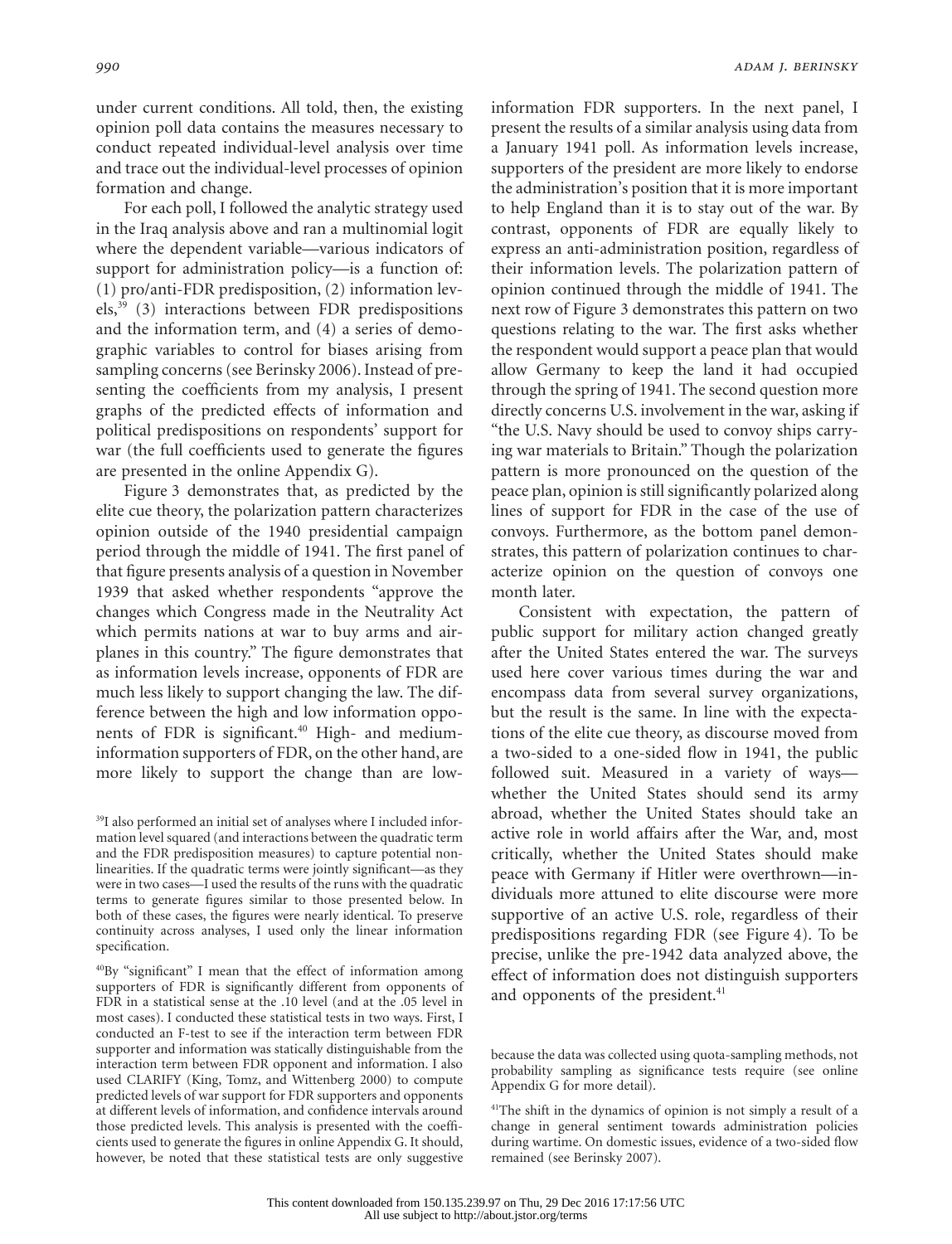

#### **FIGURE 3 Evidence of Polarization Pattern**

### **The Election of 1940**

To this point, I have presented evidence that citizens who opposed FDR changed their behavior with the onset of the Second World War. I argue that this change is the direct result of a change in patterns of elite conflict. But it could be that individuals' behavior changed for other reasons. For instance, perhaps after 1941, the interests of FDR's opponents changed. More problematic for my position, it could be that events of late 1941 themselves directly changed how individuals processed information concerning the war—that is, it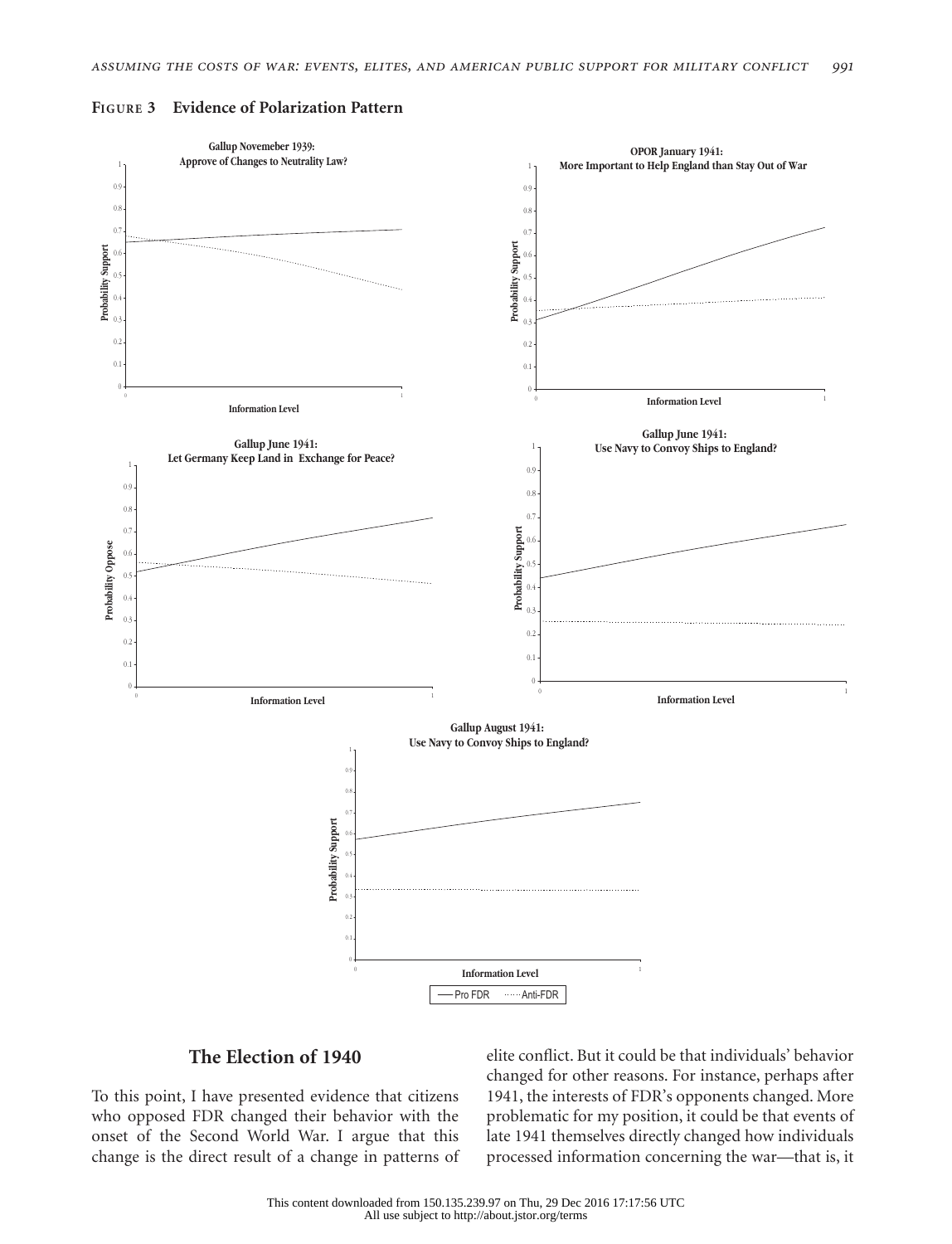

#### **FIGURE 4 Evidence of Mainstream Pattern**

could be that Pearl Harbor changed beliefs about how effective isolationist positions were likely to be for U.S. interests. Under this view, those individuals who were most politically informed would be able to make the same calculations as partisan political actors, mirroring the opinions of those elites, but not taking their cue from elite positions. The observed mainstream pattern might therefore be the results of simultaneous movement in the interests of the opponents of FDR and not a result of elite influence.

Although I do not have direct evidence that changes in elite discourse led to changes in the dynamics of opinion in late 1941, I do have indirect evidence from a survey taken around the 1940 election. I find that when the messages of partisan political actors regarding the wisdom on intervention shifted though briefly—the dynamics of public opinion shifted as well.

The 1940 election was somewhat surprising in that the foreign policy positions of the major party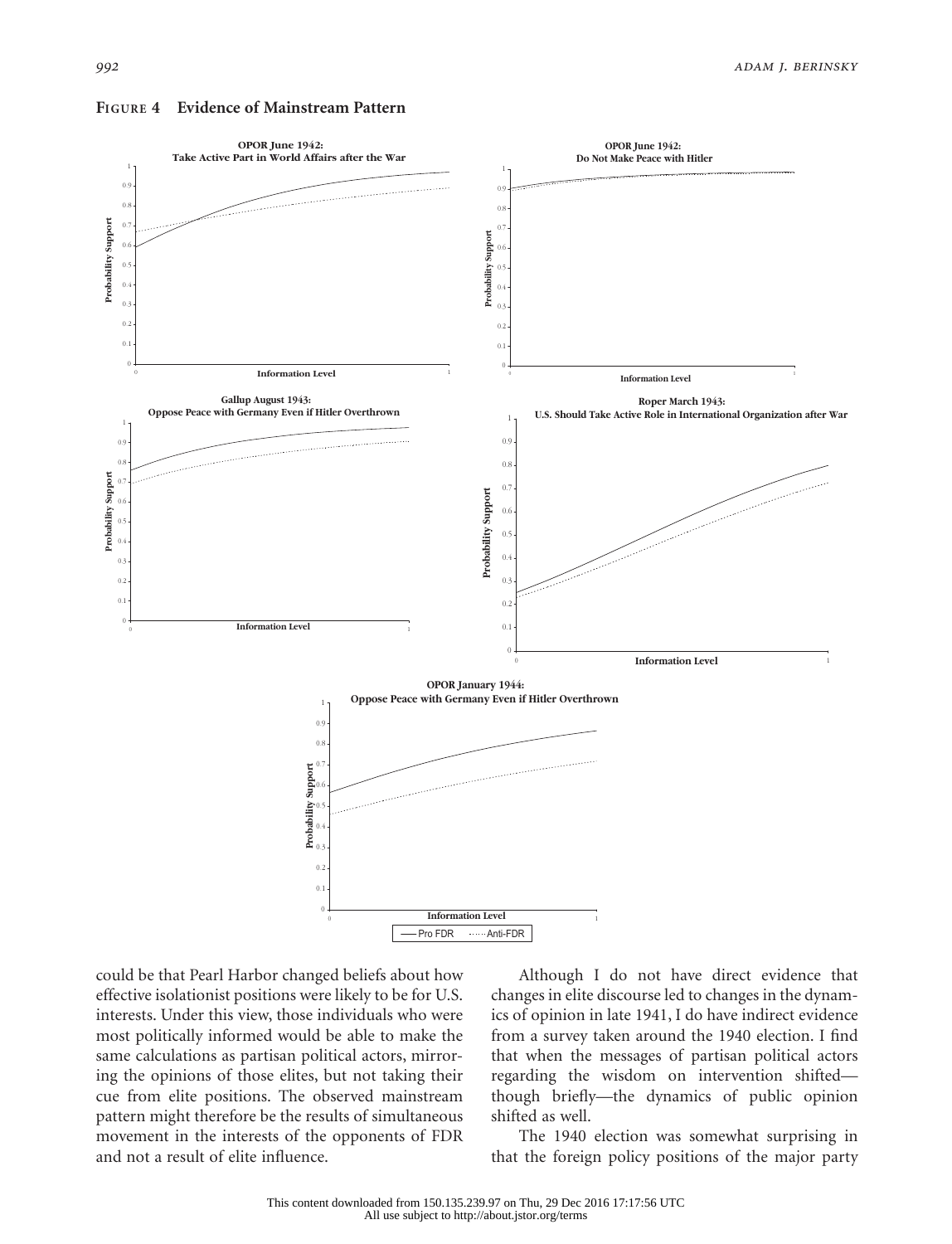candidates resembled a one-sided flow. In their convention that summer, the Republicans did not nominate an isolationist like Ohio's Robert Taft or Michigan's Arthur Vandenberg. Instead, in what Kennedy (1999) describes as an "astonishing surprise," the Republicans nominated an erstwhile Democrat, Wendell Willkie, for the ticket. On domestic issues, unlike the 1936 Presidential contest, there was not significant conflict between the two major-party candidates' positions; though Willkie had clashed with the Roosevelt administration over economic issues, he refrained from endorsing laissez-fair economic policy and gave his blessing to most of the New Deal social legislation (Kennedy 1999). The gap between FDR and his Republican opponent was, however, especially small on foreign policy. As Kennedy notes, "Willkie was an unshakable internationalist. He had publicly criticized Nazi aggression and had spoken out eloquently in favor of repealing the arms embargo and in support of aid to Britain" (1999, 456). Willkie went so far as to say that he was "in agreement with many of the basic international objectives of this administration at the present time" (Casey 2001, 27). $42$  Thus, for most of the fall of 1940, there was a single message emanating from both campaigns regarding the wisdom of involvement in World War II.<sup>43</sup> Furthermore, surveys from the time suggest that the politically informed segment of the mass public recognized Willkie's divergence from the Republican orthodoxy of the time. In an October 1940 Roper Survey, nearly four times as many respondents thought that Willkie would favor selling naval vessels to Britain (42%) as compared to those who said that he would not (12%; Cantril and Strunk 1951, 982).<sup>44</sup>

43Willkie's message did change in the closing days of the campaign. At the end of October, seeking to gain traction in the campaign by appealing to the Republican base, Willkie began to claim that FDR's aid to Britain policy would mire the U.S. in the European conflict. On October 23, for instance, Willkie said about FDR, "On the basis of his past performance with pledges to the people, if you reelect him, you may expect war in April 1941." Barnes claims that this shift in strategy was the work of party professionals who "sold him on the reverse technique of calling Roosevelt a war monger-

. . . The continued gloomy reports from opinion polls and Willkie's gambling instinct led him to try it" (1952, 225). The Gallup poll I examine here was conducted on October 11–16th and captures the single-message dynamics that prevailed for the majority of the 1940 presidential campaign.

44The remaining 46% of respondents did not know where Willkie stood, indicating that there was a significant portion of the mass public that was unengaged with the change in the elite signal, a necessary condition for emergence of the mainstream patter dem-

The 1940 election therefore provides an interlude where the normally two-sided discourse surrounding war became one-sided in a highly salient context. Though Willkie's nomination was not purely exogenous to the political environment, his candidacy introduced a significant change in the political rhetoric of FDR's most prominent opponent. We can therefore examine opinion data to see if it is best characterized by the polarization pattern, as it was in August 1939 and January 1941, or if the brief but powerful change in discourse among visible political actors led to a corresponding change in the dynamics of mass opinion along levels of political engagement. The October 1940 Gallup poll provides such an opportunity because it contains two questions relating to war: (1) Should we help England if the British would lose without our aid and (2) Should we send airplanes to England? These questions do not perfectly replicate the items examined in Figure 3, but they are highly similar in spirit to those questions. In addition—and unlike other polls from the election season—this poll contains the information measures necessary to conduct analysis parallel to that presented in Figures 3 and 4.<sup>45</sup> As Figure 5 demonstrates, opinion on these questions follows the mainstream

onstrated in Figure 5. The mainstream and polarization patterns, after all, are caused by differential behavior of informed segments of the mass public relative to the uniformed segments of that public. Unfortunately, the individual-level data is unavailable, so it is impossible to perform the weighting adjustments described in the online Appendix. Weighting of similar questions in other surveys suggests that the raw data presented here probably overstates the proportion of the population that was politically informed. However, there is no reason to believe that the ratio of correct to incorrect answers would be dramatically altered by weighting—in all likelihood the proportion of respondents who did not know where Willkie stood would increase relative to the other two categories.

45This Gallup poll was conducted using the same methodology and sampling frame as other Gallup polls from this time. However, unlike other polls presented here, Gallup only interviewed those respondents who said they would "be able to vote in the Presidential election this year." That said, any differences between this poll and the other polls I examine here should not change the overtime inferences I draw in this paper for two reasons. First, as discussed elsewhere (Berinsky 2006), Gallup's sampling procedure highly overrepresented the voting population. The 1940 postelection poll, for instance, reported a turnout rate of 89% among the entire sample. Less than 2% of the sample reported that they did not vote because they were ineligible to do so. The number of respondents excluded by Gallup's screen was therefore almost certainly quite small. Second, even in the unlikely event that the October 1940 survey greatly overrepresents voters relative to other surveys examined in this paper, it is unlikely that the over-time patterns of opinion polarization would change. The difference between the mainstream and the polarization pattern, after all, manifests among the most informed segment of the population. Considering the strong link between political participation and information, it is highly unlikely that excluding those ineligible to

<sup>42</sup>Willkie also publicly supported the 1940 Selective Services Act, which passed in September 1940 and provided for the first peacetime draft in American history.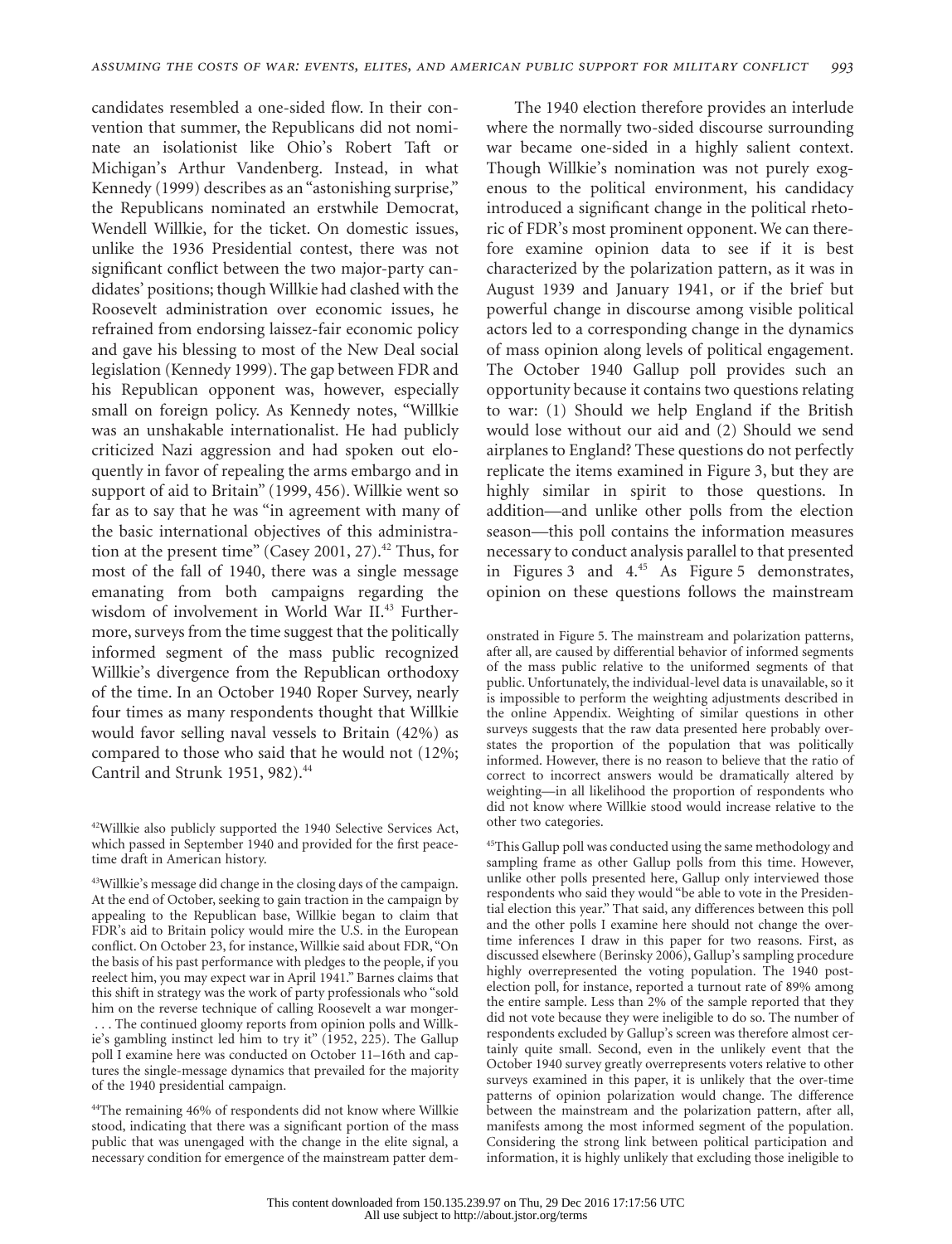### **FIGURE 5 Gallup October 1940: Evidence of Mainstream Pattern**

**Help England if British Lose War Without Aid?**



pattern, therefore bolstering the position of the primacy of elite cues. Thus it is not simply that Pearl Harbor and Pearl Harbor alone changed the dynamics of opinion; with a salient shift in elite rhetoric occurring more than one year before the United States formally entered the war, the dynamics of opinion changed as well.

### **Conclusion**

All told, the results presented in this paper challenge the view that the events on the battlefield are sufficient to explain the dynamics of public reaction to war and to suggest that patterns of elite agreement and disagreement play a critical role in shaping popular responses to war. In two seemingly diverse cases, the structure of opinion looks remarkably similar. The elite cue theory advanced here demonstrates how prominent cue givers can provide structure to the foreign policy opinions of the mass public. Certainly, additional work needs to be done to test the elite cue theory against Zaller's path-breaking RAS theory. But the evidence presented here provides a clear indictment not just of the casualties hypothesis—which has been criticized by other authors (Burk 1999; Feaver and Gelpi 2004; Gelpi, Feaver, and Reifler 2005–2006; Klarevas 2002; Kull and Ramsay 2001), but also more generally of event-response theories that posit that individuals make decisions regarding the wisdom of war through a cost/benefit calculation. As the discussion of the survey data from World War II demonstrates, even in a highly charged climate, a large proportion of citizens did not have a clear idea of what the war was about and were ignorant of the Nazi atrocities. Only in retrospect do these facts seem to justify the U.S. involvement. During times of war, individual-level knowledge of the most basic facts of war is weak; the power of elite cues is not.

This is not to say that wartime events are meaningless for the study of public opinion and war. The patterns of political consensus during World War II implicitly beg the question of why, unlike the case in other conflicts in American history, elite discourse did not shift during the course of the war, even in the face of mounting costs and the uncertain outcome of the military effort in 1942 and 1943. Here, perhaps, there is a role for the direct effects of military events. There is no evidence that the mass public makes the complex calculations described by Larson (1996) and other authors who posit that the collective public balances costs and benefits when deciding whether to lend support to military action. But it is reasonable to think that political leaders—those actors with the most at stake in a given controversy—would make such calculations. In this conception the events of war are important, but only acquire explanatory power indirectly.

vote would change the composition of the highly informed segment of the sample enough to reverse the mainstream pattern found in Figure 5.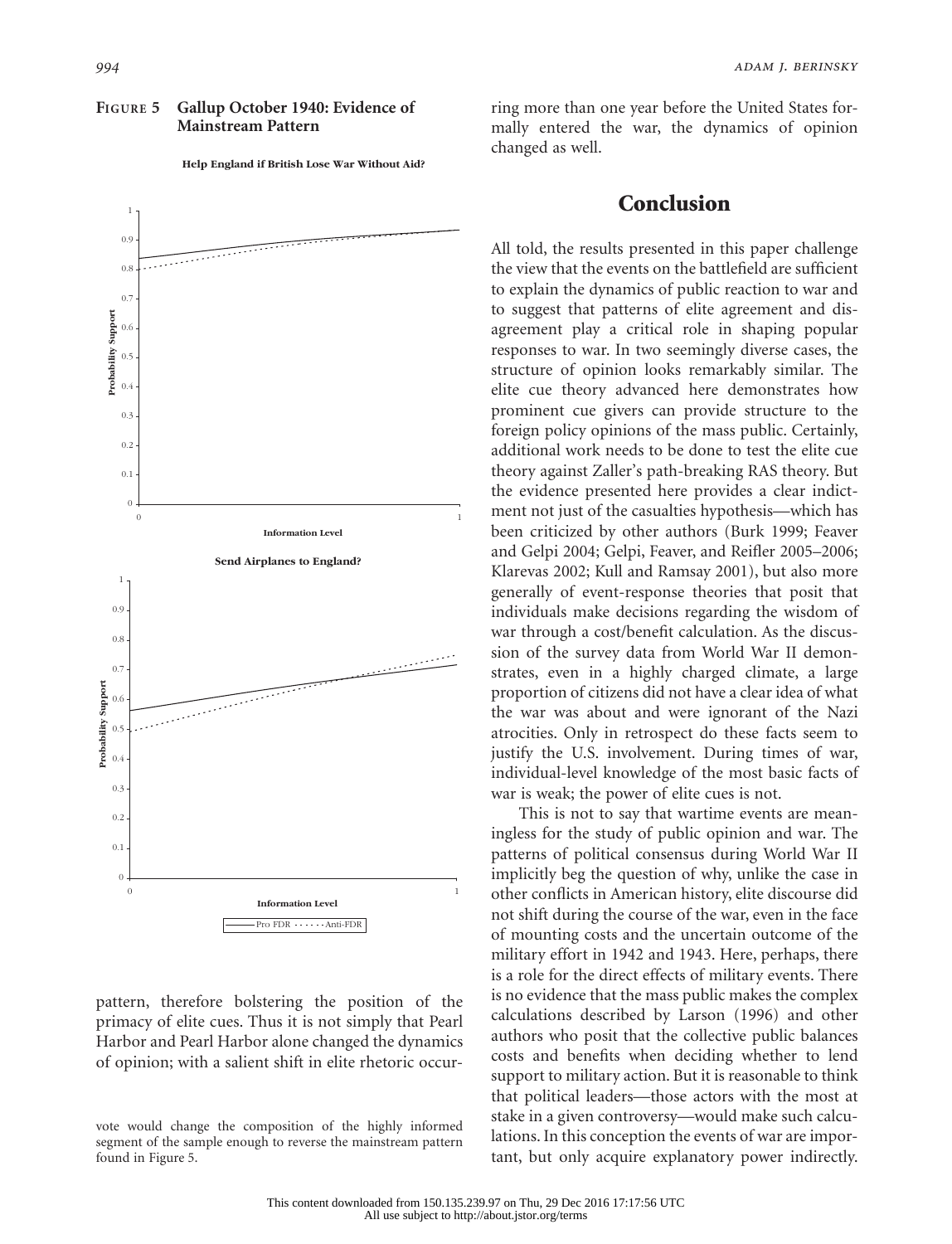Partisan political actors, not the mass public, decide whether to lend support to an administration's policy depending on the costs of the conflict and the perceived success of the intervention (Levy 1989). The public in the aggregate appears "rational" only because they take cues from elites who sensibly incorporate diplomatic actions and events on the battlefield into their decisions to support or oppose war. Thus the phenomenon seen as driven by the cognitive processes of the collective mass public can be recast as an elitelevel phenomenon. Providing evidence for this view, Gartner, Segura, and Barratt (2004) find that variation in state-level casualties affected the positions of incumbent senators and their challengers during the Vietnam War. But as the World War II case indicates, casualties do not necessarily define the flow of elite discourse. By refocusing the discussion of the effects of events from the mass level to the elite level, we can better explain the causes and consequences of convergence and divergence in elite discourse.

Work in this vein has important implications for the study of international relations more generally. Reiter and Stam (2002) argue that democracies are hesitant to enter war and only become involved in wars they are likely to win. If a democracy is caught in a difficult and protracted war, it is likely to give in and accept a draw. Reiter and Stam attribute this process to the sensitivity of the democratic public to casualties. But if it is the dynamics of elite conflict, rather than mere casualties, that determine public support for war, then to properly understand the decision to go to and wage war, we need to understand how domestic politics and partisan divisions structure how ordinary citizens come to understand real-world events. To date, even the best work on public opinion concerning war has failed to account for the effects of partisan and other societal cleavages on levels of support for war. In these models, the public is an undifferentiated mass, reacting in a uniform manner to changes in the course of war. By allowing for heterogeneous responses to the tides of war and by explicitly allowing a role for the elite mediation of foreign events, we can better understand how citizens in democracies can guide and constrain the government's ability to wage war. Even if one does not agree with Page and Shapiro's (1992) contention that government affairs can "conceal or misrepresent reality without being challenged," surely political elites have the agency and flexibility to interpret the meaning of ambiguous wartime events. Students of international relations need to take seriously the mechanisms of domestic politics. It is not simply a direct reaction to casualties or victories on the battlefield that causes support for war to wax or wane. The

analyses presented here indicate that it is how the war experience gets filtered through domestic politics that matters most. The experience with World War II demonstrates the central role that partisan political actors play in influencing the preferences of the mass public. The fact that World War II—unlike Vietnam and Korea—was ultimately successful should not obscure the potential hazards that could occur when patterns of political conflict among government actors structure the opinions of the mass public. Under similar circumstances of elite harmony perhaps different ends—a conflict with a costly and disastrous conclusion—could emerge from similar means.

### **Acknowledgments**

For valuable discussions regarding this paper, I would like to thank Steve Ansolabehere, Larry Bartels, Matthew Baum, Andrea Campbell, Michael Cobb, Zachary Elkins, Marc Hetherington, Sunshine Hillygus, Vince Hutchings, Yanna Krupnikov, Jonathan Ladd, Chappell Lawson, Gabe Lenz, Deirdre Logan, Marty Gilens, Ken Scheve, Eric Schickler, David Singer, Sarah Sled, Lily Tsai, Nick Valentino, and seminar participants at Binghamton University, Dartmouth College, MIT, the Northeast Political Psychology Meeting, University of Chicago, University of Michigan, University of Minnesota, and Yale University. I am grateful to Matthew Gusella, Laura Kelly, Richard Kraus, Erik Lin-Greenberg, John Lovett, Ellie Powell, and Ian Yohai, for research assistance. Financial support was provided by the National Science Foundation (SES-0550431), Princeton University, MIT, and the Center for International Studies at MIT. I also thank the Time-Sharing Experiments for the Social Sciences project for collecting the 2004 data and the Public Opinion Research Training Lab at MIT for collecting the 2005 data.

*Manuscript submitted 29 August 2006 Manuscript accepted for publication 26 January 2007*

### **References**

- Almond, Gabriel A. 1960. *The American People and Foreign Policy*. New York: Praeger.
- Anderson, Christopher J., Silvia Mendes, and Yuliya V. Tverdova. 2004. "Endogenous Economic Voting: Evidence from the 1997 British Election." *Electoral Studies* 23 (4): 683–708.
- Barnes, Joseph. 1952. *Willkie: The Events He Was Part Of, The Ideas He Fought For*. New York: Simon & Schuster.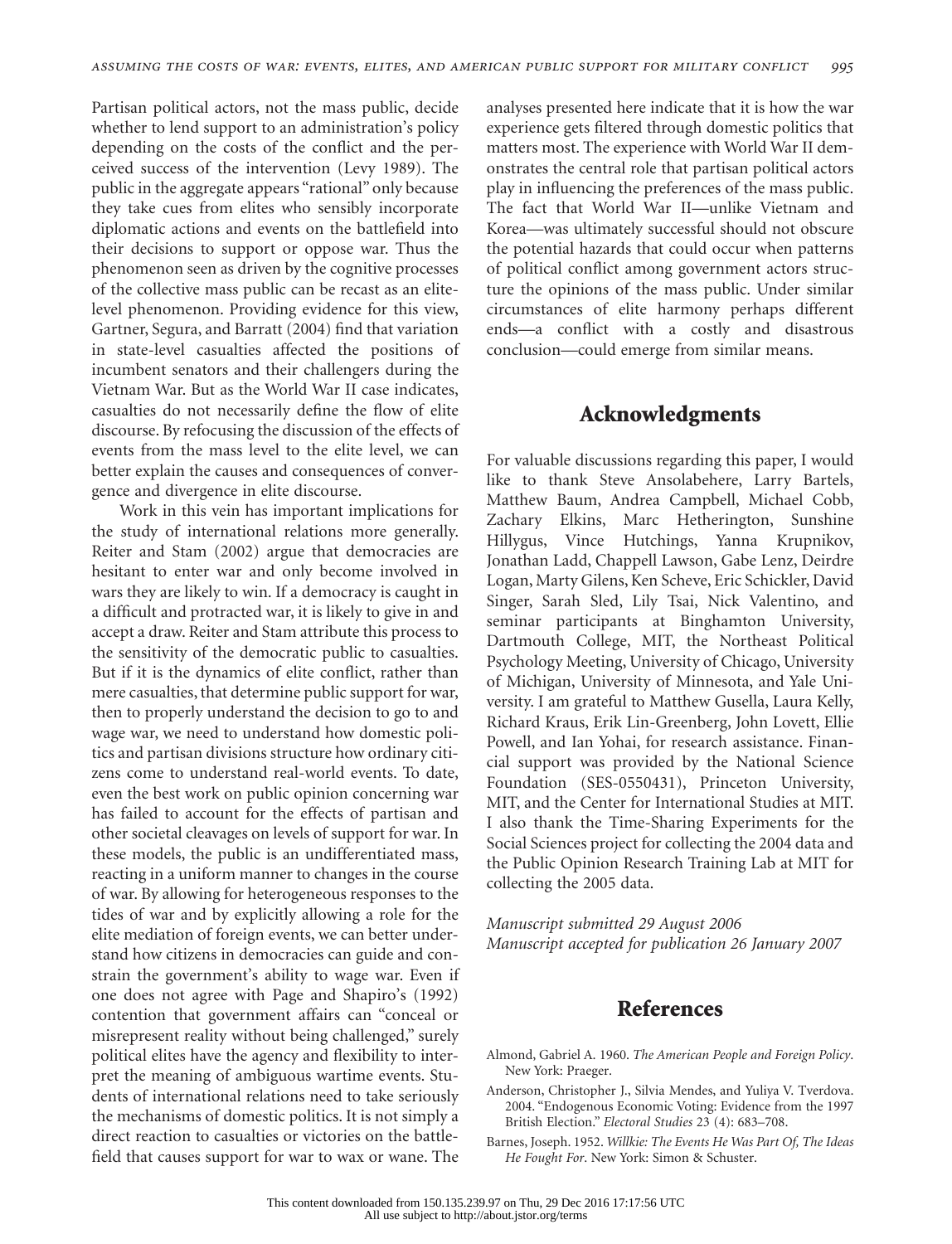- Baum, Matthew A. 2002. "The Constituent Foundations of the Rally-Round-the-Flag Phenomenon." *International Studies Quarterly* 46 (2): 263–98.
- Baum, Matthew A., and Tim Groeling. 2004. "What Gets Covered? How Media Coverage of Elite Debate Drives the Rally-'Roundthe-Flag Phenomenon, 1979–1998." Presented at the annual meeting of the American Political Science Association.
- Belknap, George, and Angus Campbell. 1951."Political Party Identification and Attitudes toward Foreign Policy." *The Public Opinion Quarterly* 15 (4): 601–23.
- Berinsky, Adam J. 2006. "Public Opinion in the 1930s and 1940s: The Analysis of Quota Controlled Sample Survey Data." *Public Opinion Quarterly* 70 (4): 530–64.
- Berinsky, Adam J. 2007. *America at War: Public Opinion during Wartime, From World War II to Iraq*. Typescript under contract. University of Chicago Press.
- Berinsky, Adam J., and James N. Druckman. 2007. "Public Opinion Research, Presidential Rhetoric, and Support for the Iraq War." *Public Opinion Quarterly* 71 (1): 126–41.
- Brody, Richard A. 1991. *Assessing the President: The Media, Elite Opinion and Public Support*. Stanford: Stanford University Press.
- Burk, James. 1999. "Public Support for Peacekeeping in Lebanon and Somalia: Assessing the Casualties Hypothesis." *Political Science Quarterly* 114 (1): 53–78.
- Campbell, Donald T., and Julian C. Stanley. 1963. *Experimental and Quasi-Experimental Designs for Research*. Boston: Houghton Mifflin.
- Campbell, Joel T., and Leila S. Cain. 1965. "Public Opinion and the Outbreak of War." *The Journal of Conflict Resolution* 9 (3): 318–33.
- Cantril, Hadley, and Mildred Strunk. 1951. *Public Opinion, 1935– 1946*. Princeton: Princeton University Press.
- Casey, Steven. 2001. *Cautious Crusade: Franklin D. Roosevelt, American Public Opinion, and the War against Nazi Germany*. New York: Oxford University Press.
- Cobb, Michael D. 2007. "Dispelling Casualty Myths: Citizens' Knowledge and News Media's Coverage about Casualties." Presented at the annual meeting of the Midwest Political Science Association.
- Converse, Philip E. 1964. "The Nature of Belief Systems in the Mass Publics." In *Ideology and Discontent*, ed. David Apter. New York: Free Press, 206–61.
- Delli Carpini, Michael X., and Scott Keeter. 1996. *What Americans Know about Politics and Why It Matters*. New Haven: Yale University Press.
- Edwards, George C., and Tami Swenson. 1997. "Who Rallies? The Anatomy of a Rally Event." *Journal of Politics* 59 (1): 200–12.
- Feaver, Peter D., and Christopher Gelpi. 2004. *Choosing Your Battles: American Civil-Military Relations and the Use of Force*. Princeton: Princeton University Press.
- Feldman, Stanley. 1989. "Measuring Issue Preferences: The Problem of Response Stability." In *Political Analysis Volume 1*, ed. James A. Stimson. Ann Arbor: The University of Michigan Press, 25–60.
- Gartner, Scott Sigmund, and Gary M. Segura. 1998. "War, Casualties and Public Opinion." *The Journal of Conflict Resolution*, 42 (3): 278–300.
- Gartner, Scott Sigmund, and Gary M. Segura. 2000. "Race, Casualties, and Opinion in the Vietnam War." *The Journal of Politics* 62 (1): 115–46.
- Gartner, Scott Sigmund, Gary M. Segura, and Bethany Barratt. 2004. "War Casualties, Policy Positions, and the Fate of Legislators." *Political Research Quarterly* 53 (3): 467–77.
- Gartner, Scott Sigmund, Gary M. Segura, and Michael Wilkening. 1997. "All Politics are Local: Local Losses and Individual Attitudes toward the Vietnam War." *The Journal of Conflict Resolution* 41 (5): 669–94.
- Gelpi, Christopher, Peter D. Feaver, and Jason Reifler. 2005–6. "Success Matters: Casualty Sensitivity and the War in Iraq." *International Security* 30 (3): 7–46.
- Gilens, Martin. 2001. "Political Ignorance and Collective Policy Preferences."*The American Political Science Review* 95 (2): 379– 96.
- Holsti, Ole R. 2004. *Public Opinion and American Foreign Policy*. Ann Arbor: University of Michigan Press.
- Jacobson, Gary C. 2007. *A Divider, Not Uniter: George W. Bush and the American People, Postscript Edition*. New York: Pearson/ Longman.
- Jentleson, Bruce W. 1992. "The Pretty Prudent Public: Post Post-Vietnam American Opinion on the Use of Military Force." *International Studies Quarterly* 36 (1): 49–73.
- Jentleson, Bruce W., and Rebecca L. Britton. 1998. "Still Pretty Prudent: Post-Cold War American Public Opinion on the Use of Military Force." *Journal of Conflict Resolution* 42 (4): 395– 417.
- Karol, David and Edward Miguel. 2007. "The Electoral Cost of War: Iraq Casualties and the 2004 U.S. Presidential Election." *The Journal of Politics* 69 (3): 631–46.
- Kennedy, David M. 1999. *Freedom from Fear: The American People in Depression and War, 1929–1945*. New York: Oxford University Press.
- King, Gary, Michael Tomz, and Jason Wittenberg. 2000. "Making the Most of Statistical Analyses: Improving Interpretation and Presentation." *American Journal of Political Science* 44 (2): 347– 61.
- Klarevas, Louis. 2002. "The 'Essential Domino' of Military Operations: American Public Opinion and the Use of Force." *International Studies Perspectives* 3 (4): 417–37.
- Kull, Steven, and I. M. Destler. 1999. *Misreading the Public: The Myth of a New Isolationism*. Washington: Brookings.
- Kull, Steven, and Clay Ramsay. 2001. "The Myth of the Reactive Public: American Public Attitudes on Military Fatalities in the Post-Cold War Period." In *Public Opinion and the International Use of Force*, ed. Phillip Everts and Pierangelo Isneria. London: Routledge, 205–28.
- Kull, Steven, Clay Ramsay, and Evan Lewis. 2003–4. "Misperceptions, the Media, and the Iraq War." *Political Science Quarterly* 118 (4): 569–98.
- Larson, Eric V. 1996. *Casualties and Consensus: The Historical Role of Casualties in Domestic Support for US Wars and Military Operations*. Santa Monica, CA: The RAND Corporation, MR-726-RC.
- Legro, Jeffrey W. 2000. "Whence American Internationalism?" *International Organization* 54 (2): 253–89.
- Levy, Jack. 1989. "The Diversionary Theory of War: A Critique." In *Handbook of War Studies*, ed. Manus I. Midlarsky. London: Unwin-Hyman, 259–88.
- Lippmann, Walter. 1922. *Public Opinion*. New York: Harcourt, Brace and Company.
- Lupia, Arthur. 1994."Shortcuts versus Encyclopedias: Information and Voting Behavior in California Insurance Reform Elections." *American Political Science Review* 88 (1): 63–76.
- McGraw, Kathleen M., and Zachary M. Mears. 2004. "Casualties and Public Support for U.S. Military Operations: An Interactionalist Perspective." Typescript. The Ohio State University.
- Meernik, James, and Michael Ault. 2001. "Public Opinion and Support for U.S. Presidents' Foreign Policies."*American Politics Research* 29 (4): 352–73.